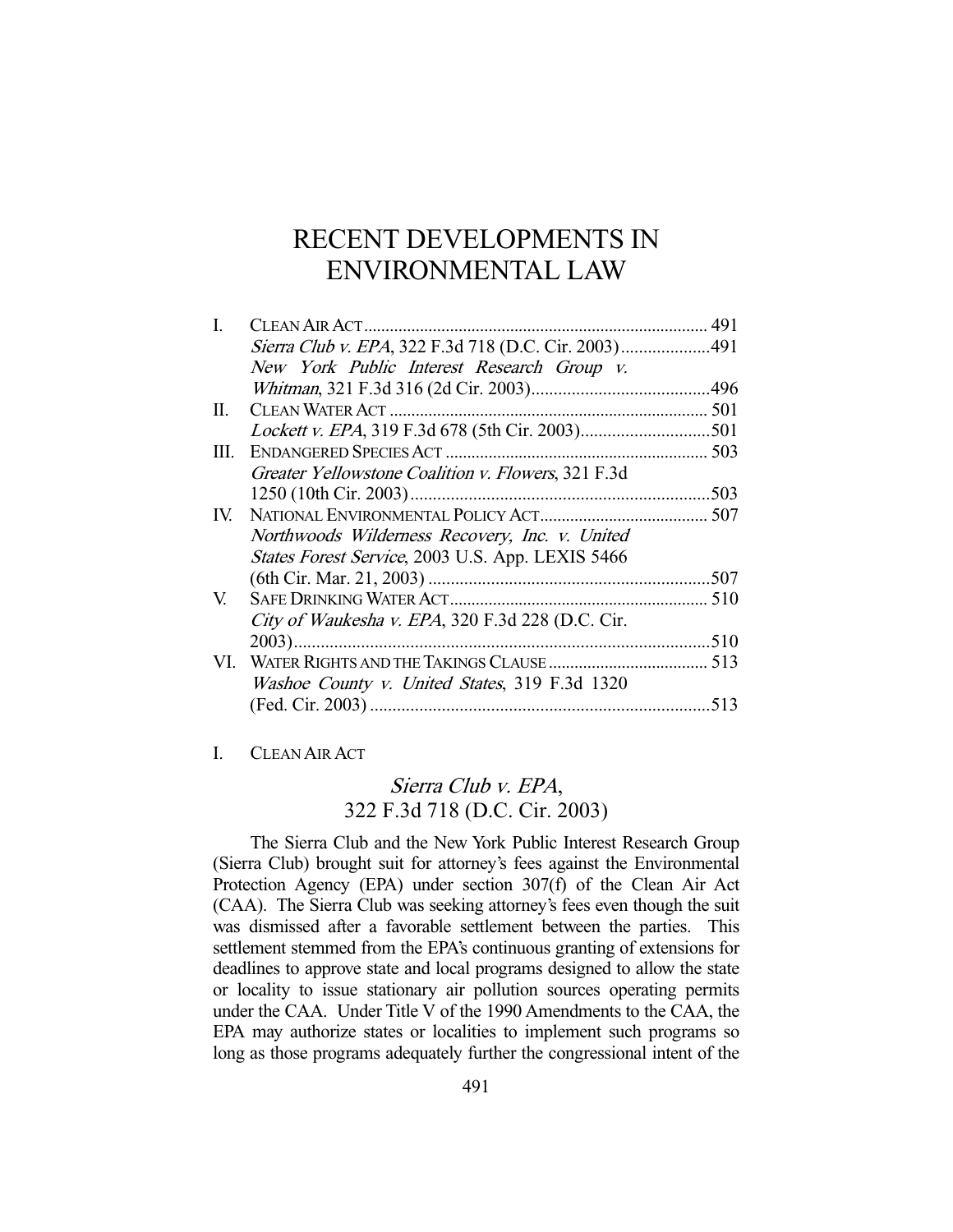CAA. If a program "substantially meets the requirements [for approval], . . . but is not fully approvable," the EPA may grant the program interim approval. CAA  $\S 502(g)$ , 42 U.S.C.  $\S 7661a(g)$  (2002). This approval expires no later than two years after the granting of approval. Starting in 1992, the EPA began granting itself, and consequently the states and localities participating in this program, a series of extensions ultimately requiring the EPA to fully approve or disapprove of these programs by December 1, 2001.

 The Sierra Club filed suit on this final extension contending that it was contrary to Title V of the CAA. After the Sierra Club filed its brief with the United States Court of Appeals for the District of Columbia Circuit, and six days before the EPA's brief was due, both parties agreed to a settlement and filed a motion to stay proceedings. The terms of the settlement required the EPA to grant no more interim approval extensions, remove language from its regulations allowing the EPA to grant approvals beyond two years on a case-by-case basis, start a ninetyday notice-and-comment period to allow for proper response from interested parties to identify concerns and problems with fully approved and interim programs, and require the EPA to respond to all comments generated through this notice-and-comment process. The settlement agreement further provided that if the EPA failed to abide by the agreement, the Sierra Club could reinstate its claim and start a new briefing period. If the EPA complied with this agreement by December 1, 2001, both parties would seek a joint dismissal of the claim, though the Sierra Club retained its ability to seek attorney's fees from the court.

 In January 2002, pursuant to the settlement, the parties requested dismissal after the EPA abided by all terms of the agreement. The Sierra Club then filed a motion requesting attorney's fees pursuant to CAA section 307(f). Section 307(f) provides: "In any judicial proceeding under this section, the court may award costs of litigation (including reasonable attorney and expert witness fees) whenever it determines that such award is appropriate." Since there was no dispute as to what the attorney's fees would be if the Sierra Club prevailed, the only issue before the court was whether a fee award in this instance was appropriate.

 While the Sierra Club argued they were the "catalyst in halting the EPA's practice of serially extending the interim approvals," the EPA contended that "section 307(f)'s 'whenever . . . appropriate' standard does not authorize fee awards to parties . . . whose litigation produces no court-awarded relief." The court found that the result of this case turned on the interpretation of two United States Supreme Court cases, Ruckelshaus v. Sierra Club, 463 U.S. 680 (1983), and Buckhannon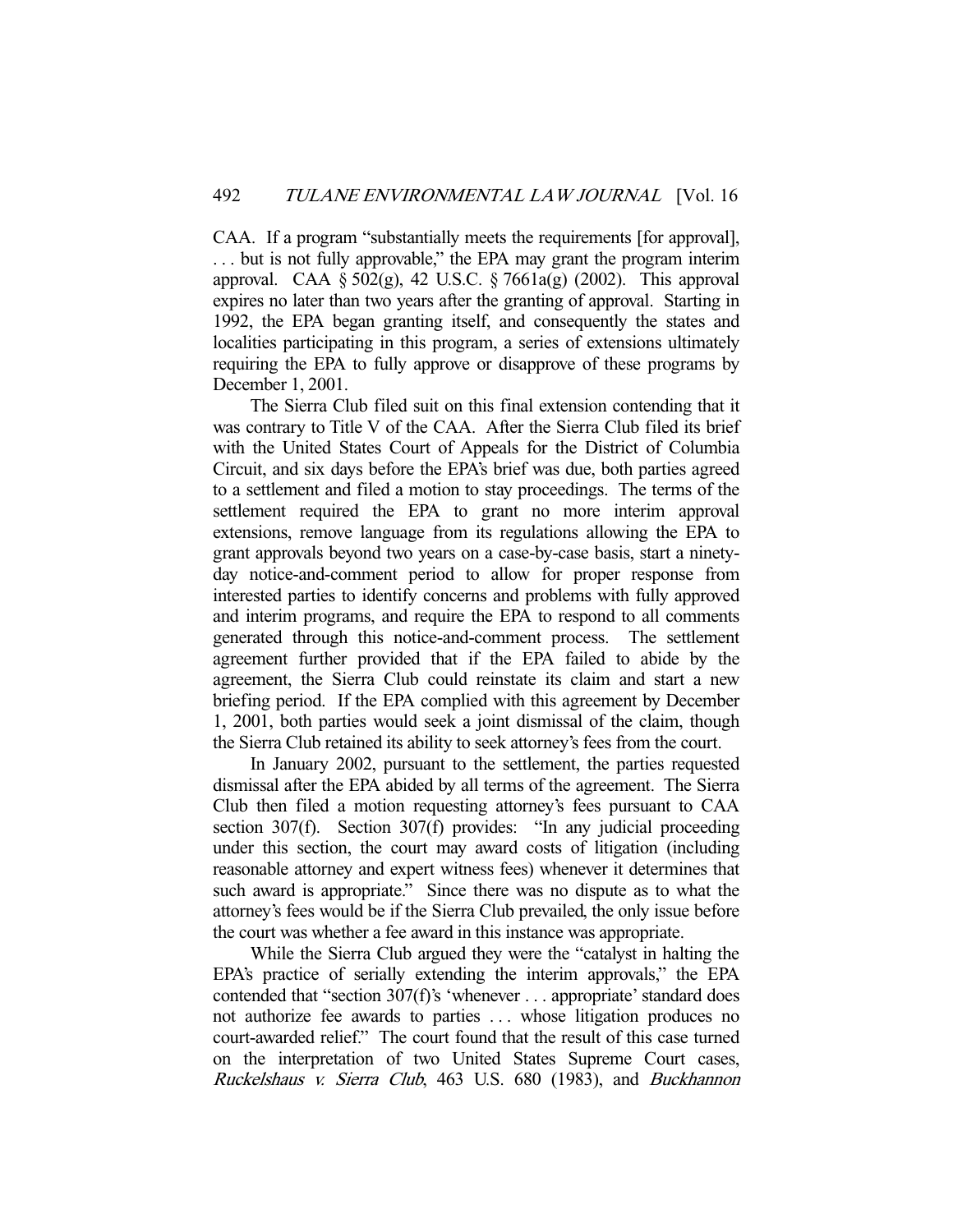Board & Care Home, Inc. v. West Virginia Department of Health & Human Resources, 532 U.S. 598 (2001). While neither is directly on point, they both shed light on the issue of when awards of attorney's fees are appropriate and were determinative in the court's conclusion that fees were appropriate in this matter.

Ruckelshaus ultimately concluded that the "whenever ... appropriate" standard for attorney's fees in section 307(f) of the CAA prohibited awards to parties who lose on the merits of their case. The Court began with the basic notion that the "American Rule" specifies that "parties [ordinarily] bear their own attorney's fees." While the Court recognized that Congress has often departed from this rule, the Court will only recognize such a departure when it is clear that Congress intended such a result. In addition, because section 307(f) affects awards against the United States, as well as against private individuals, waivers of immunity must be strictly construed in favor of the United States and be considered no larger than statutorily required. Thus, the Court concluded that section 307(f) modifies the "American Rule" in that parties need not totally prevail on the merits of a case to be awarded attorney's fees, but some semblance of victory must be apparent to warrant attorney's fees, i.e., losing on the merits will not allow the granting of attorney's fees. Predicating its decision on a 1977 House Report stating the legislative intent behind this expansive view of awarding attorney's fees was to "encourage litigation which will assure proper implementation and administration of the act or otherwise serve the public interest," H.R. REP. NO. 95-294, at 377 (1977), reprinted in 1977 U.S.C.C.A.N. 1077, 1416, the Court stated, "Section 307(f) was meant to expand the class of parties eligible for fee awards from prevailing parties to partially prevailing parties—parties achieving some success, even if not major success." Significantly for the case at hand, the Supreme Court in footnote eight of Ruckelshaus mentioned that Congress's use of "whenever . . . appropriate" in modifying award of attorney's fees extends to "suits that forced defendants to abandon illegal conduct, although without a formal court order." Thus, the District of Columbia Circuit interpreted Ruckelshaus to stand for the proposition that in instances where plaintiffs bring judicial action to stop illegal behavior and defendants abate the behavior before there is a judicial decision on the merits of the case, the defendants will be liable for attorney's fees.

The other influential case in this matter was *Buckhannon Board &* Care Home, Inc. v. West Virginia Department of Health & Human Resources, 532 U.S. 598 (2001). In Buckhannon, the Supreme Court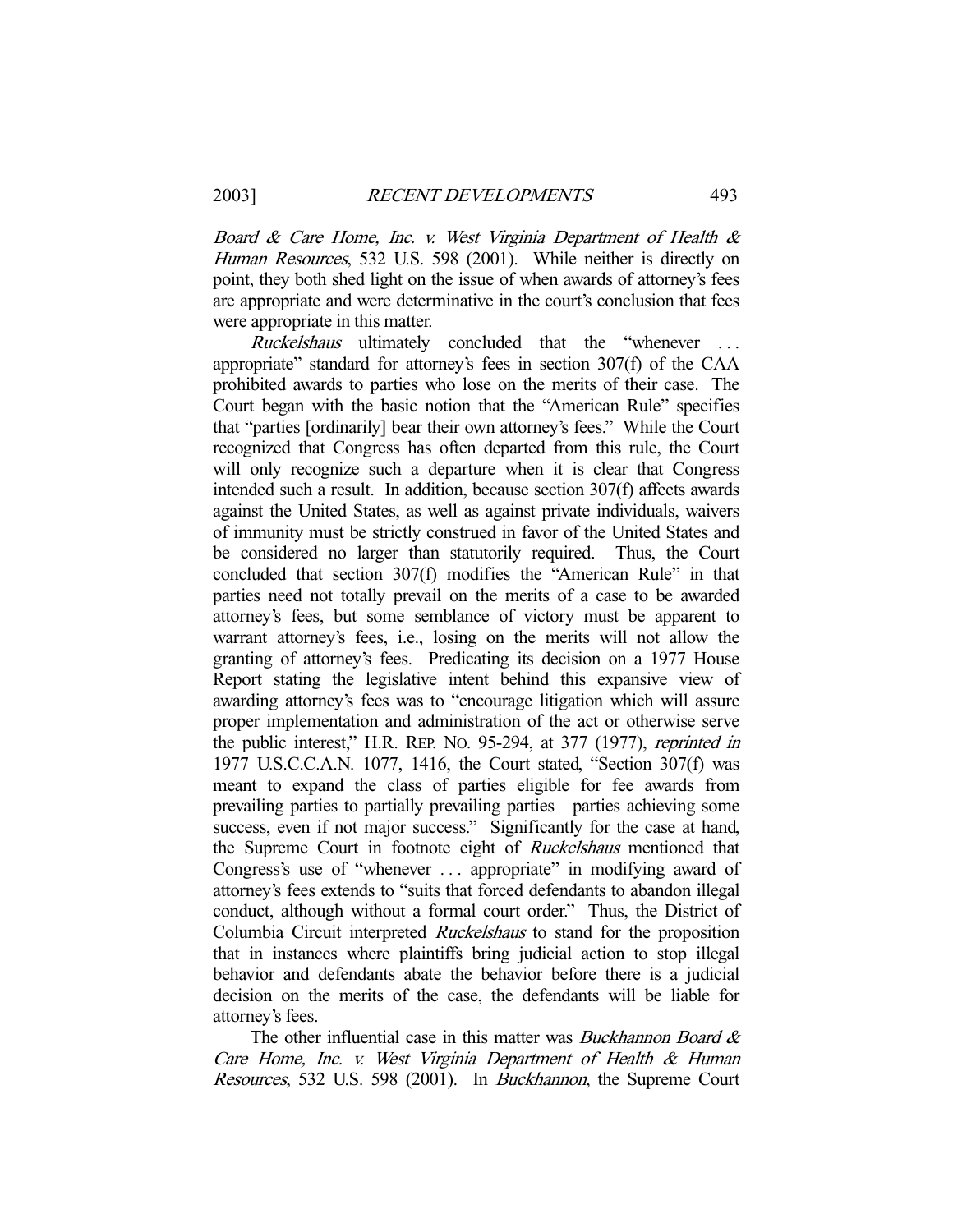dealt with the issue of whether attorney's fees are appropriate under a different statutory scheme—the Fair House Amendments Act, 42 U.S.C. §§ 3610-3614, and the Americans with Disabilities Act, 42 U.S.C. §§ 12101-12213. These two statutes authorize courts to award attorney's fees to the "prevailing party." Latching onto this key phrase, the Court required "some degree of formal success" in order for attorney's fees to be appropriately awarded under these statutory schemes. Recognizing that there are likely to be instances where a defendant will voluntarily alter its conduct to be in accordance with the demands being placed on it by the plaintiff filing the lawsuit, the Court stated that when dealing with "prevailing party" statutory schemes, attorney's fees are only appropriate when there is an "alteration in the legal relationship of the parties." Therefore, the Court in *Buckhannon* rejected plaintiff's claims for attorney's fees because they had not prevailed in any judicial proceeding, though the conduct complained of had been abated.

In the instant case, the EPA argued that *Buckhannon* was controlling, standing for the position that attorney's fees were not appropriate in the instant case because Sierra Club had not prevailed in a judicial proceeding. The EPA further argued that *Ruckelshaus's* footnote eight was dicta and therefore not binding on the appellate court. The EPA argued that the Buckhannon Court's rejection of the catalyst theory—that a lawsuit spurring the agency to abate its illegal behavior required attorney's fees—was sufficient evidence to support the EPA's position that since there was no final judicial determination on the merits of the case, the Sierra Club should not be granted attorney's fees.

 The D.C. Circuit recognized the validity of the EPA's argument, going so far to say that if the slate were clean, a different result would be likely. However, it ultimately rejected these arguments because of the clarity in which the Supreme Court dealt with this issue in Ruckelshaus. In Ruckelshaus, the Court extended the CAA section 307(f) attorney's fees provision to suits that forced defendants to abate illegal actions, but specifically rejected the interpretation of the Act extending the award of attorney's fees to those who lose on the merits of the case. The D.C. Circuit was unpersuaded that there was any other logical interpretation of CAA section 307(f) and noted that the Supreme Court's interpretation of it in Ruckelshaus was binding precedent and thus the court was required by law to uphold the Supreme Court's interpretation.

 In addition, the D.C. Circuit looked to another Supreme Court decision, Gwaltney of Smithfield, Ltd. v. Chesapeake Bay Foundation, Inc., 484 U.S. 49 (1987), where the Supreme Court determined a nearlyidentical "whenever . . . appropriate" statutory scheme of the pre-1987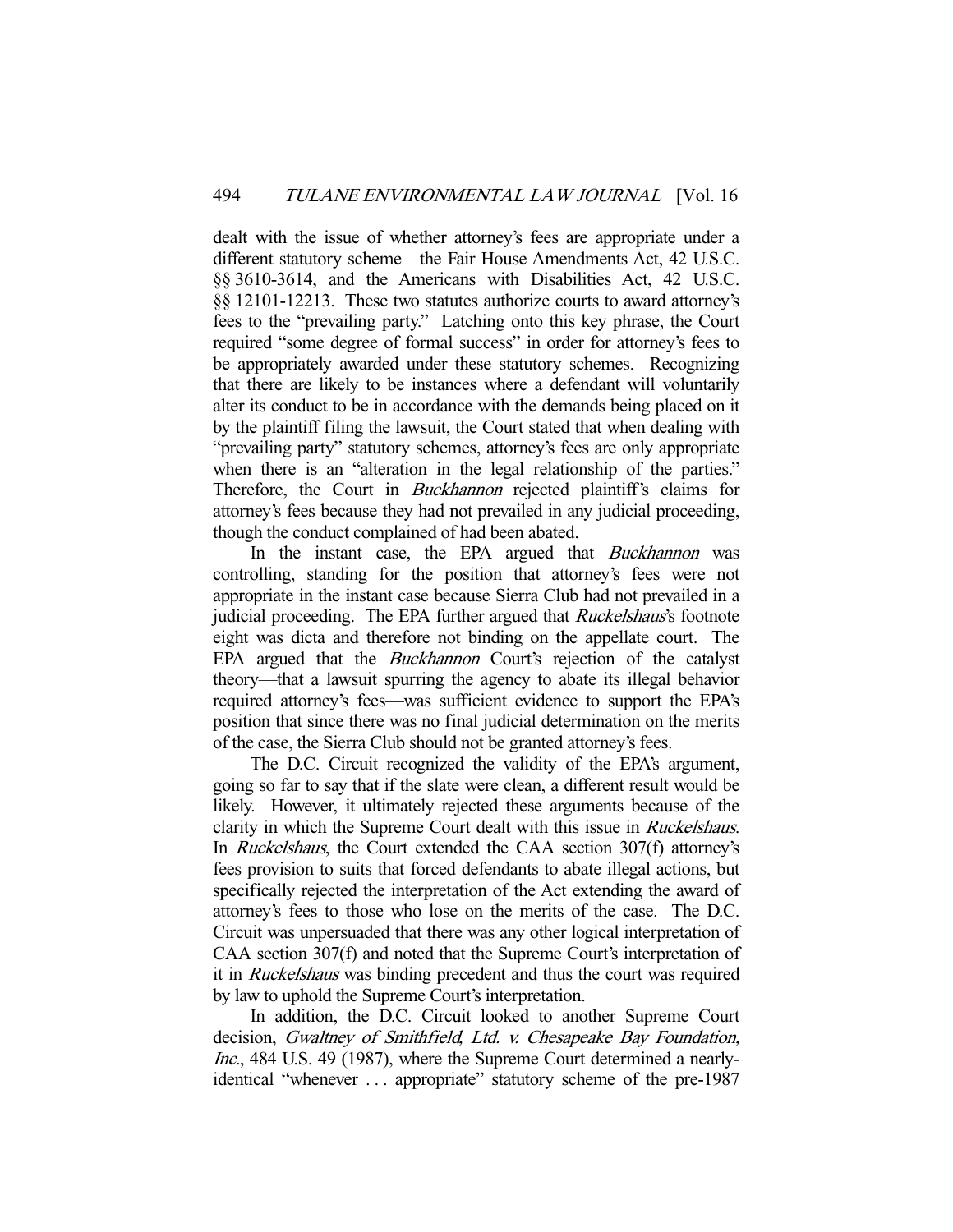Clean Water Act granted attorney's fees even in the absence of courtawarded relief. Furthermore, the fact that *Ruckelshaus* specifically addressed the issue at hand, paired with Buckhannon's failure to expressly overrule or even mention Ruckelshaus, indicated that Ruckelshaus was controlling precedent binding the D.C. Circuit.

 The court also considered other courts of appeals interpretations of the interplay of Ruckelshaus and Buckhannon in finalizing its decision as to whether attorney's fees are appropriate when there is a "whenever . . . appropriate" statutory scheme with no judicial decision on the merits. The two courts to deal with this issue, the United States Court of Appeals for the Eleventh Circuit in Loggerhead Turtle v. County Council, 307 F.3d 1318 (11th Cir. 2002), and the United States Court of Appeals for the Tenth Circuit in Center for Biological Diversity v. Norton, 262 F.3d 1077 (10th Cir. 2001), both concluded that Buckhannon only applies to "prevailing party" statutes and *Ruckelshaus* applies to "whenever ... appropriate" statutes.

 In a last ditch effort to avoid paying attorney's fees, the EPA argued that awarding fees in this instance will create an "unnecessary patchwork among fee-shifting statutes" and such a decision will "embroil courts in a second major litigation" even though the true issue of the case had been settled by the parties without litigation. Both of these arguments were summarily rejected by the D.C. Circuit as congressional policy decisions which were not for courts to second-guess.

 Having determined that section 307(f) of the CAA authorizes courts to award attorney's fees to parties even in the absence of a final judicial decision, the court next addressed whether, based on the facts of this case, such an award was appropriate. In order to grant attorney's fees based on a catalyst theory, the court noted that a three-part test as recognized by all nine justices in *Buckhannon* (though the decision was split five to four) was useful. According to *Buckhannon*, a plaintiff must show that the claim was colorable rather than groundless, that the lawsuit was a substantial rather than insubstantial cause of the defendant's change in conduct, and that the defendant's change in conduct was motivated by the plaintiff's threat of victory rather than threat of expense.

 In the instant case, the EPA did not question the colorability of the Sierra Club's claim, nor that the lawsuit caused the EPA to accept the settlement. The EPA did question, however, whether the settlement provided the Sierra Club with "some of the benefit sought." The court was quick to dispose of this question answering in the affirmative because the EPA was precluded from granting any more interim approvals past December 2001 and was required to amend the language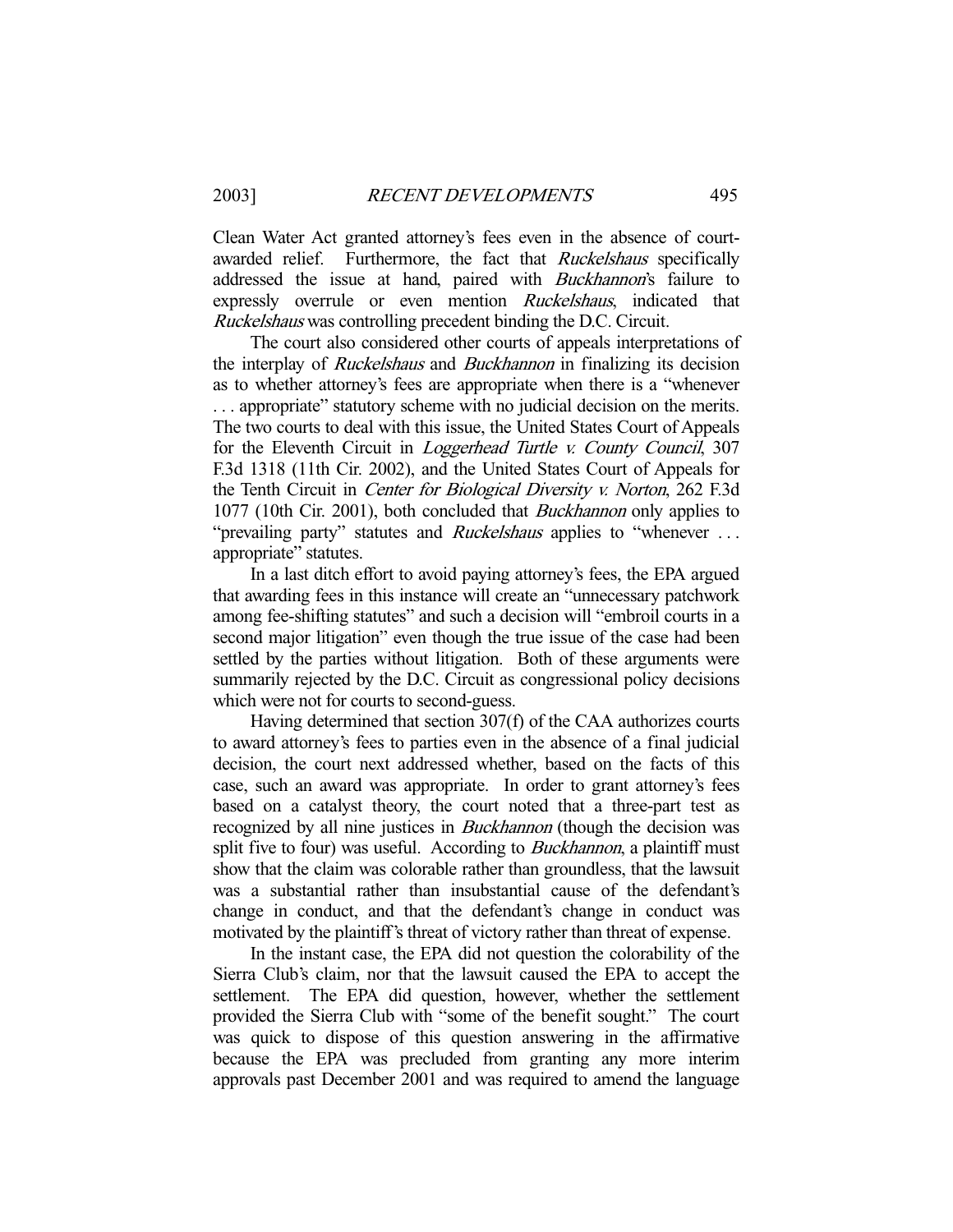of 40 C.F.R. § 70.4(d)(2), thereby forbidding a case-by-case approval of extensions. The Sierra Club's "basic goal of ending the agency's serial interim approval [of] extensions" was met by this binding settlement. Therefore, since section 307(f) of the CAA allows for attorney's fees to be awarded to catalyst parties and the Sierra Club had a favorable settlement towards its cause, attorney's fees were determined to be appropriate in this case.

### Douglas McLand

# New York Public Interest Research Group v. Whitman, 321 F.3d 316 (2d Cir. 2003)

 The New York Public Interest Research Group (NYPIRG) challenged final decisions by the United States Environmental Protection Agency (EPA). Did the EPA properly respond when it was alerted to deficiencies in New York's program for issuing permits to major stationary sources of air pollution?

 The EPA approved the program administered by the State of New York and the New York Department of Environmental Conservation (DEC) despite having been alerted that there were deficiencies in the program. The EPA gave final approval because the DEC had corrected all the deficiencies originally identified by the EPA when the program was granted interim approval.

 NYPIRG challenged this, stating that a state's permitting program could not be finally approved if it was defective, regardless of when the deficiencies were identified. NYPIRG also contended that, even if full approval was proper, the EPA was required by the Clean Air Act (CAA) to issue a Notice of Deficiency (NOD) to the DEC based on the deficiencies. Finally, NYPIRG contended that the EPA violated its statutory obligation to object to defective permits issued by the DEC to three stationary facilities.

 The United States Court of Appeals for the Second Circuit, in a decision authored by Circuit Judge B.D. Parker, Jr., affirmed the EPA's decision to approve New York's Title V permit program, as well as its decision not to issue a NOD, but vacated and remanded the EPA's decision not to object to the three draft permits.

 New York submitted its Title V program to the EPA for approval in November 1993. In November 1996, the EPA granted New York "interim approval" for its program. When the EPA granted interim approval, it identified eight deficiencies that needed to be addressed for a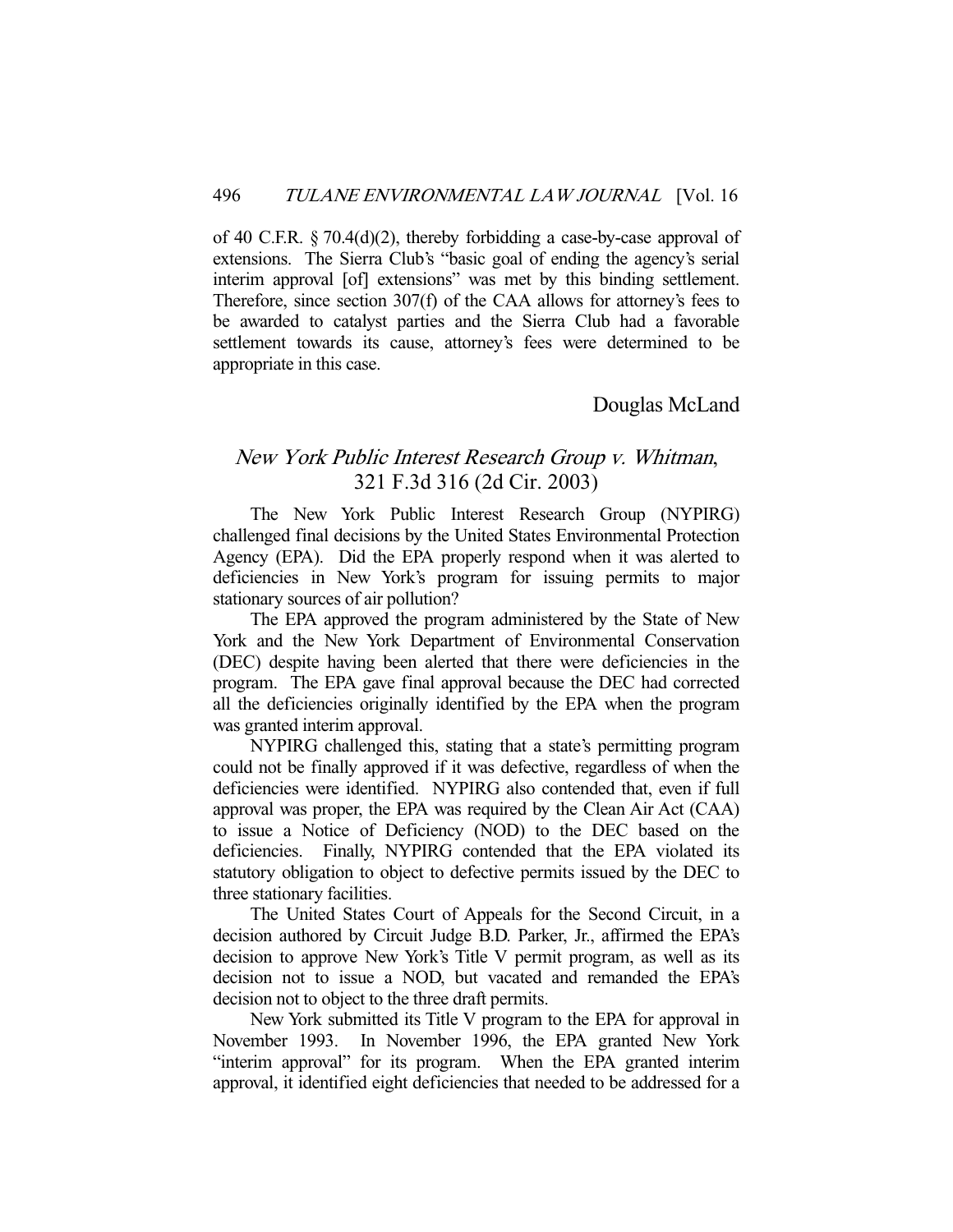fully approved program to be in place by the expiration of the interim approval.

 The EPA extended New York's interim approval repeatedly. In another case, NYPIRG and the Sierra Club filed a petition to review this practice before the United States Court of Appeals for the District of Columbia, challenging the legality of these extensions. The EPA settled the case and agreed to start operating permitting programs under its own regulations in each state not fully approved by December 1, 2001.

 On December 5, 2001, the EPA published a notice granting contingent full approval to New York's program, despite NYPIRG's identification of a number of deficiencies raised in its comments from March 11, 2001. The EPA acknowledged that any additional issues from those that were listed in the November 1996 interim approval may exist in the New York program, but concluded that they did not prohibit full approval.

 The EPA and NYPIRG disagreed with the interpretation of statutory provisions in CAA section 502(g), which governed interim approval, and CAA section 502(d), which governed full approval. NYPIRG contended that if the EPA was aware of any deficiencies, it could not fully approve a program, regardless of whether it became aware of the deficiencies before or after interim approval. The court summarized NYPIRG's position that there was only one path to full approval of a permit program.

 The EPA disagreed, contending that there were two ways to have a program reach full approval. Full approval could be granted by CAA section 502(d). However, if a state had been granted interim approval, to receive full approval it needed to only remedy deficiencies identified by the EPA at the time of interim approval under section  $502(g)$ .

 The Second Circuit then discussed NYPIRG's complaint against the EPA's determination not to issue a NOD. NYPIRG concluded that the EPA needed to use the formal NOD procedure after it determined that New York's program was deficient. The EPA relied upon an informal commitment by the DEC to address its deficiencies.

 The CAA mandates that "[w]henever [the EPA] makes a determination that a permitting authority is not adequately administering and enforcing a program, or portion thereof, in accordance with the requirements of this subchapter, [the EPA] shall provide notice to the State." CAA  $\S 502$ , 42 U.S.C.  $\S 7661a(i)(1)$ . The mandatory "notice" is the NOD.

 After the publication of contingent full approval, the EPA responded to NYPIRG's March 11, 2001, request for a NOD due to deficiencies in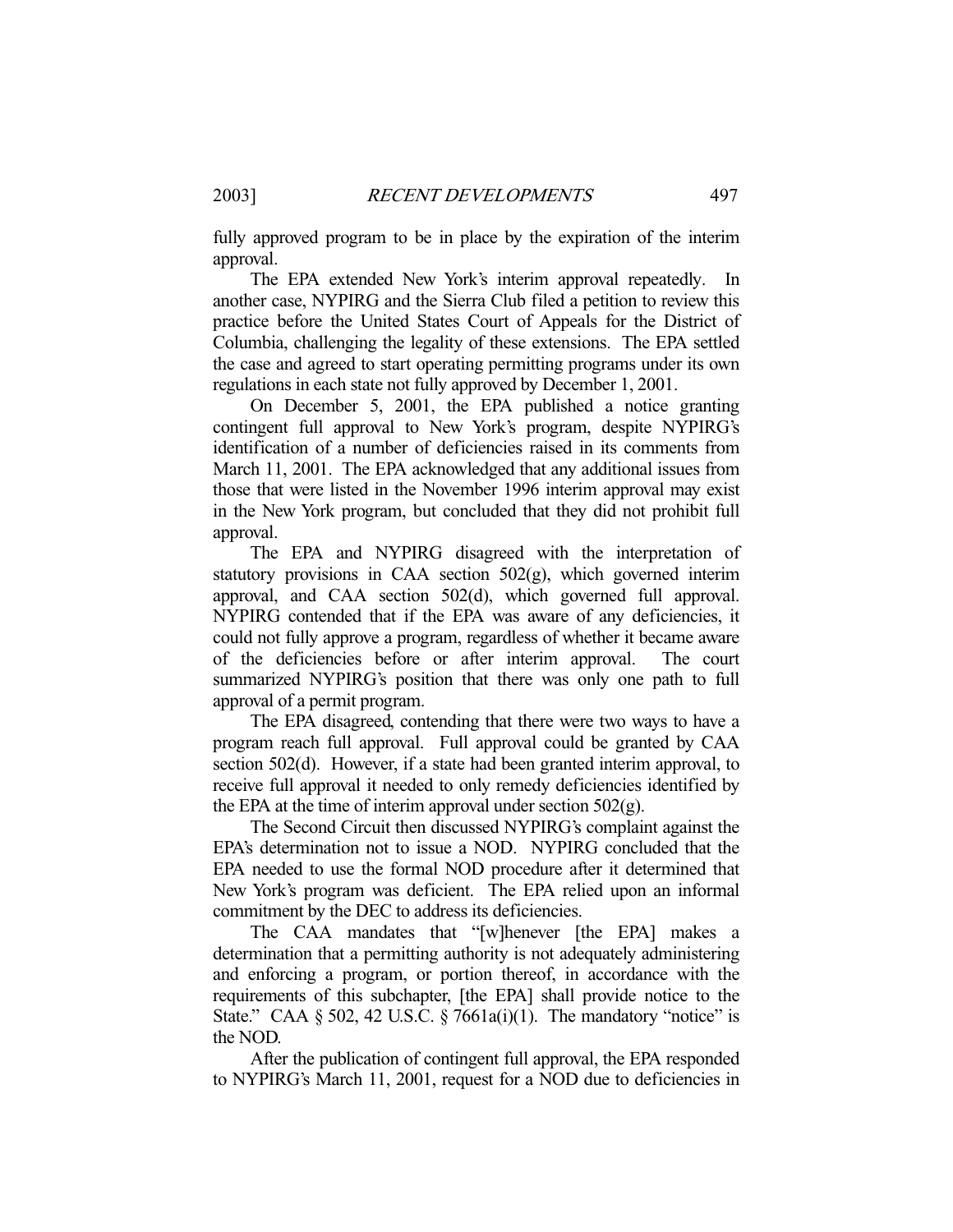the New York program. The EPA replied that these deficiencies had been addressed by the DEC in a November 16, 2001, letter in which the DEC committed to make changes that would rectify the concerns identified by NYPIRG. The EPA promised to monitor the DEC's compliance over the next six months and agreed that no NOD would be issued if the changes were made.

 During its interim approval status, the DEC issued three draft permits in the summer of 1999 which were challenged by NYPIRG. NYPIRG identified the same deficiencies in the draft permits for the three facilities that it contended were present in New York's program as a whole. DEC rejected most of those objections, and the EPA made none before the review period expired. NYPIRG then directly petitioned the EPA to object to each permit, but the EPA claimed that it was justified in not objecting because it was entitled to a "harmless error rule" implicit in the statutory scheme.

 The court derived jurisdiction under CAA section 307(b)(1) because the appeal followed from final agency action. However, because the CAA does not set a standard of review, the court reviewed the case under the Administrative Procedure Act, where the court must set aside any agency action that is "arbitrary, capricious, an abuse of discretion, or otherwise not in accordance with law." 5 U.S.C. § 706(2)(A) (2002).

 NYPIRG presented a new ground for standing before the Second Circuit basing injury on increased health-related uncertainty due to the EPA's failure to enforce the CAA. The Second Circuit had never weighed whether that was sufficient.

 The Second Circuit found that although NYPIRG grounded its claims on an increased health-related uncertainty, it did not change the injury-in-fact analysis. The court wrote:

In other words, the distinction between an alleged exposure to excess air pollution and uncertainty about exposure is one largely without a difference since both cause personal and economic harm. To the extent that this distinction is meaningful, it affects the extent, not the existence, of the injury. To be sure, an individual may well be more likely to live with uncertainty as opposed to certainty about exposure to excess levels of air pollution. Such marginal differences are not meaningful in assessing allegations of injury-in-fact since "the injury-in-fact necessary for standing need not be large, an identifiable trifle will suffice."

#### NYPIRG, 321 F.3d at 326 (citations omitted).

 The DEC raised ripeness and mootness challenges to NYPIRG's claims, but the court found no reason to question the ripeness of the EPA's decision not to issue a NOD. The court also refused to find that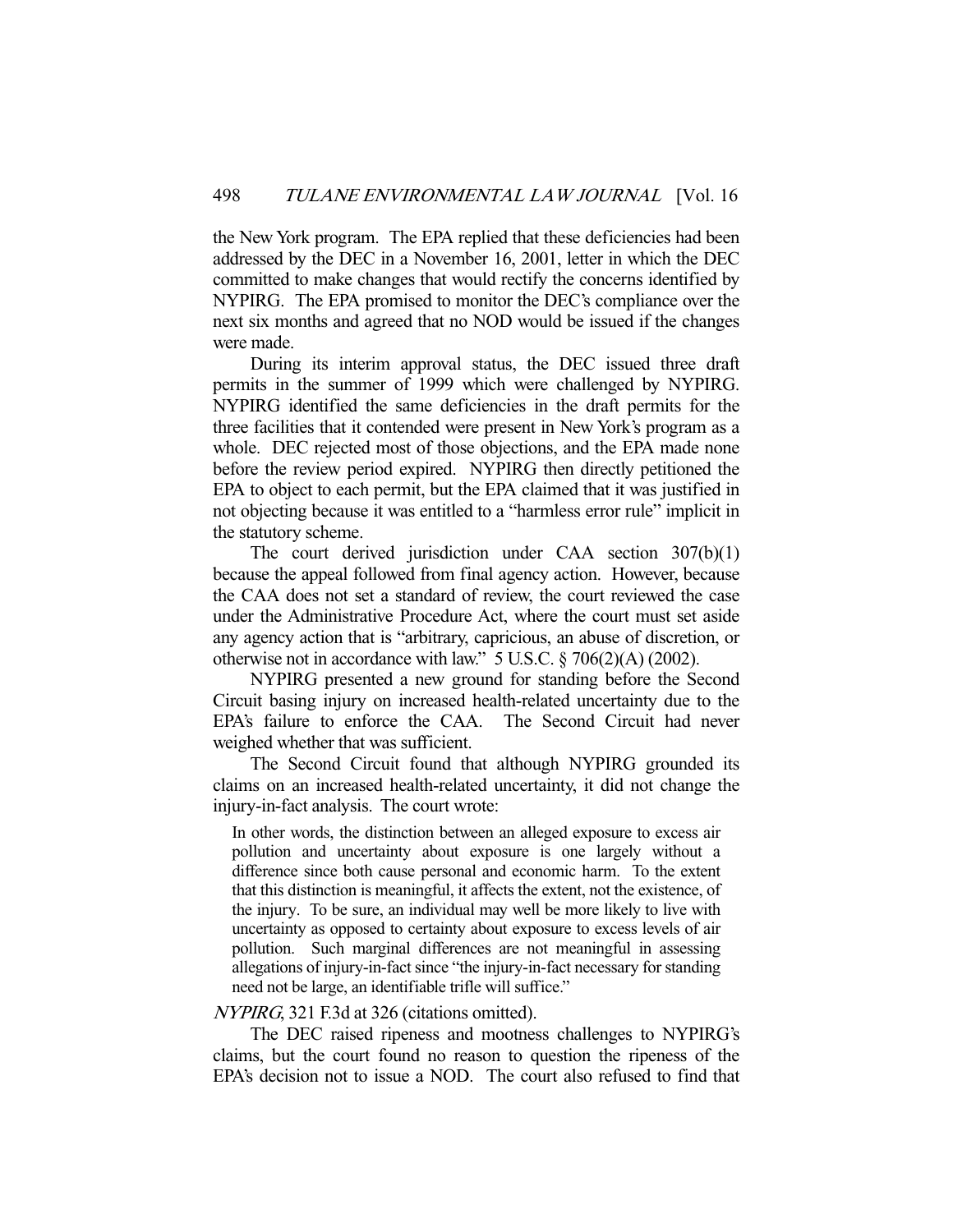the claims by NYPIRG were mooted by the DEC's letter of commitment to changing its program. As set forth by Friends of the Earth v. Laidlaw Environmental Services, 528 U.S. 167, 174 (2000), voluntary cessation of an illegal activity is not enough to moot a case.

 The EPA and NYPIRG each have a different interpretation of CAA sections 502(d) and (g). Section 502(d) governs full approval of a state program that has not received interim approval. Section 502(g) governs interim approval. The EPA claims that once a state has received interim approval under section  $502(g)$ , it need only make the changes specified at the time of interim approval to gain full approval. NYPIRG maintains that the only path to full approval is set forth in section 502(d), which prohibits full approval of a deficient program, regardless of when the deficiencies are identified.

 The Second Circuit found that these provisions were ambiguous. "[T]he text of [section] 502(g), governing interim approval, did not clearly describe the process by which a permit program that had received interim approval could receive full approval." The EPA claimed that because of this ambiguity, they were permitted, under *Chevron U.S.A.*, Inc. v. NRDC, 467 U.S. 837 (1984), to receive deference to their interpretation of the statute.

The court found that the EPA should receive *Chevron* deference for several reasons. First, the EPA found "textual support in CAA [section] 502(g), which provides that in the notice of final rulemaking granting interim approval, the EPA must 'specify the changes that must be made before the program can receive full approval.'" The court thought that this could suggest fixing the problems identified under interim status would trigger full approval.

 Second, the court thought that the EPA's approval was timely with congressional deadlines. Interim status only lasts two years, and is nonrenewable. If a state were required to correct any problems that arise between the granting of interim status and full approval, it could take even longer for a state to receive a program, or for a state to even resubmit its plan for full approval.

 Finally, Title V has mechanisms to correct problems with a fully approved program. The court thought Congress had provided the EPA with these measures in order to fix problems after the interim status had been completed. The court found that these reasons were a strong enough interpretation of ambiguous provisions and affirmed the decision to approve New York's Title V permit program fully.

 NYPIRG claimed that the EPA needed to issue a NOD to the DEC because of the deficiencies in the newly approved Title V program. The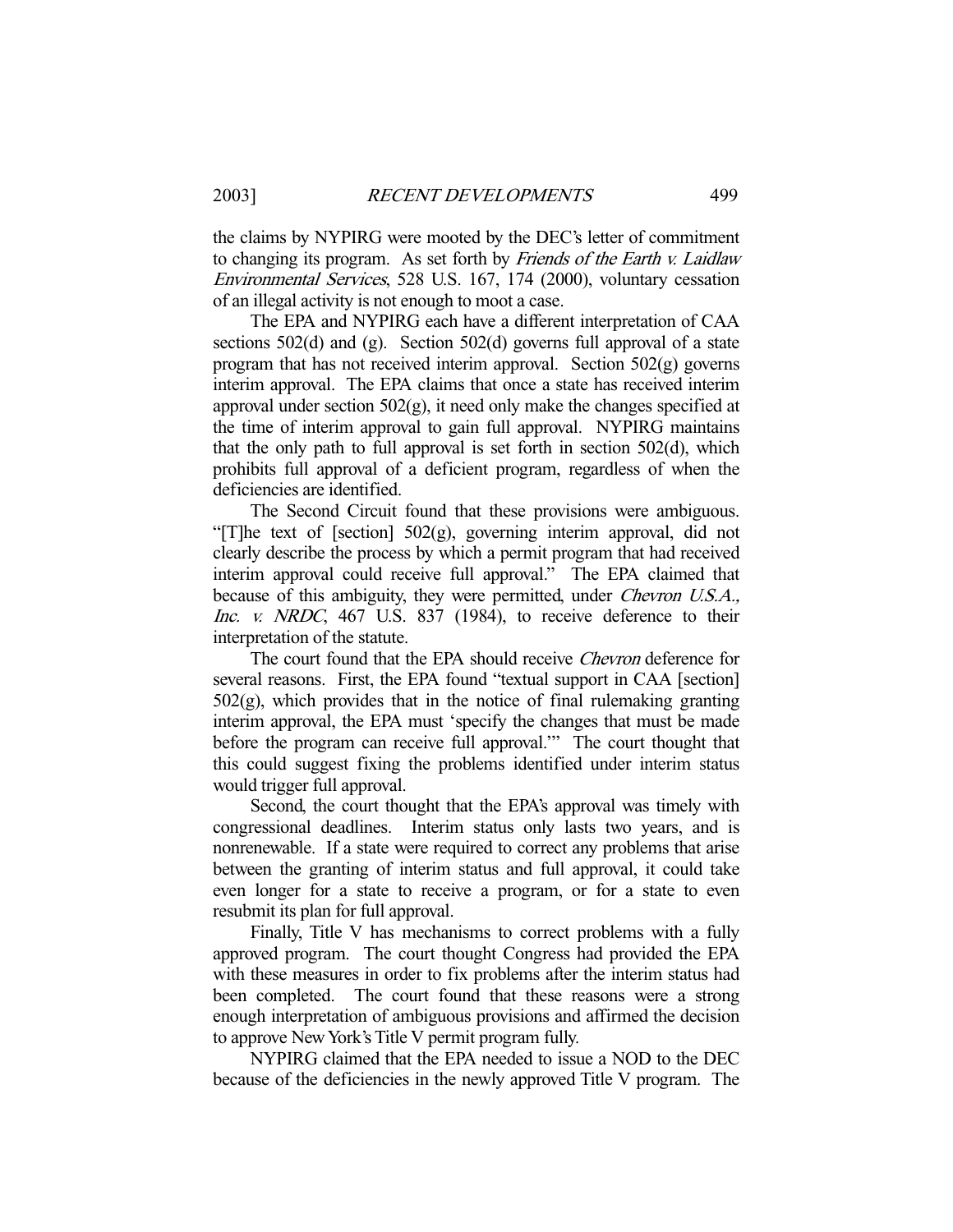EPA asserted that issuing a NOD was a discretionary duty under the CAA. The NOD provision was found in CAA section 502(i). NYPIRG believed that the language "shall order" in the statute took this out of the EPA's discretion.

 The EPA's position, with which the court agreed, was that this key phrase was the opening of section  $502(i)(1)$ , which began, "[W]henever the Administrator makes a determination . . . ." This language gives discretionary power to the Agency.

 The court conceded to NYPIRG that certain parts of section 502(i) were nondiscretionary for the EPA. Among these was the obligation to provide notice once the EPA used its discretionary power to determine that a state program was deficient.

 Under the doctrine of Heckler v. Chaney, 470 U.S. 821, 832 (1985), an agency's decision not to invoke an enforcement mechanism provided by statute was not typically subject to judicial review.

 NYPIRG contended that under CAA section 505(b)(2), the EPA had to object to draft permits if the petitioner demonstrated to the EPA that the permit was not in compliance with the requirements of the Act. The EPA contended that although the three draft permits did not comply with Title V, objections were unnecessary because it was entitled to rely on a "harmless error rule" and the lack of compliance caused no harm.

 The court stated plainly that they could not find a "harmless error rule," and concluded that it did not exist. The court believed that the EPA was confusing the discretionary and nondiscretionary parts of section 505(b). Since the EPA had already made a determination that the petition demonstrated noncompliance, they had exercised their discretionary duty. Therefore, the EPA had to carry out its nondiscretionary obligation to make an objection to the deficiency. Once NYPIRG demonstrated to the EPA that the draft permits were not in compliance with the CAA, the EPA was required to object to them. Its failure to do so required the court to vacate the denial of NYPIRG's petitions seeking objections to the draft permits.

 The court refused to give specific direction to the EPA as suggested by NYPIRG regarding the three draft permits. The court left the specifics of the objections to the draft permits to the EPA's expertise. The court also deferred the issue of NYPIRG's costs to the district court on remand.

#### Edward Dimayuga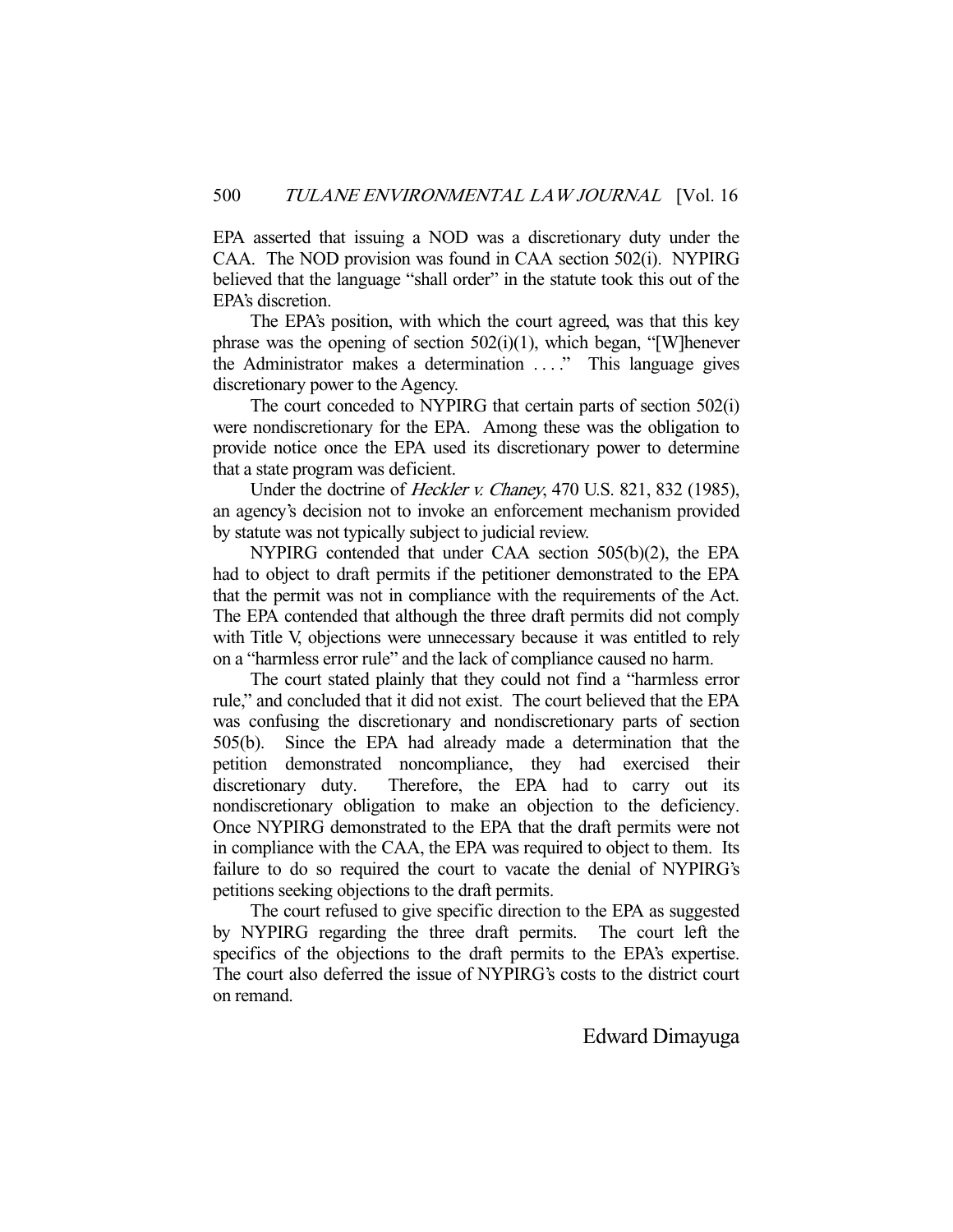II. CLEAN WATER ACT

# Lockett v. EPA, 319 F.3d 678 (5th Cir. 2003)

 The United States Court of Appeals for the Fifth Circuit recently handed down a decision that will significantly affect the Environmental Protection Agency (EPA), the federal Clean Water Act (CWA), and the disposition of violations of the CWA provisions by state and local governments throughout the jurisdiction. The crux of the issue is under what circumstances may a plaintiff avail himself or herself of the citizensuit provision of the CWA when the state environmental agency is simultaneously attempting to enforce similar regulations.

 The appellants, Carl and Beryl Lockett, Aaron and Maria Asevedo, and others, were landowners in and around the village of Folsom, Louisiana. The village of Folsom owned and operated a sewage treatment facility that discharged processed effluent into a culvert that crossed through or near the properties of the appellants. Appellants complained for many years that the discharge into the ravine was often under-treated, or completely untreated sewage, which caused terrible odors, refuse buildups, and generally created an unsanitary condition on their properties. The property owners alleged that the discharge violated the plant's National Pollutant Discharge Elimination System (NPDES) permit.

 On August 12, 1999, the property owners sent a notice of violations and a sixty-day intent to sue letter to Folsom, as required by the CWA. On November 4, 1999, the Louisiana Department of Environmental Quality (LDEQ) issued a compliance order to Folsom for the violations alleged by the property owners. On December 7, 1999, the property owners sent another notice letter and finally filed suit under the citizensuit provision of the CWA in the United States District Court for the Eastern District of Louisiana.

 The district court granted a motion by Folsom to dismiss for lack of subject matter jurisdiction. Folsom relied on the central statutory provision of this decision, CWA § 309(g)(6), 33 U.S.C. § 1319(g)(6) (2002), which preempted a federal citizen suit with state action when a state was found to be diligently prosecuting the action under a state law "comparable" to that of the federal government. Plaintiffs argued that the state provision was not, in fact, "comparable" to the CWA and, therefore, their citizen suit should be allowed to proceed.

 On appeal, the central issue remained the comparability of Louisiana enforcement provisions with those of the CWA. After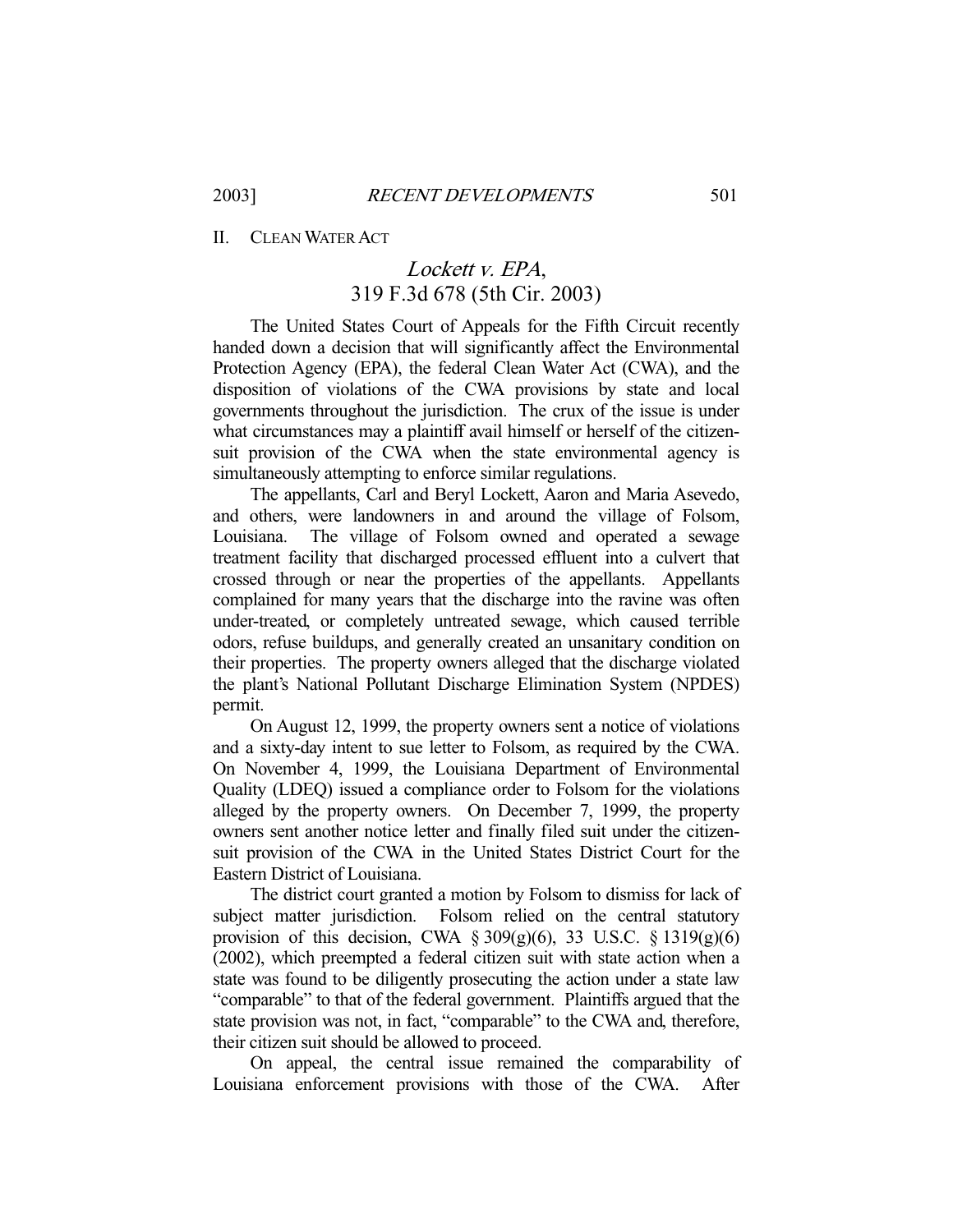dismissing appellees claim that appellants lacked Article III standing to challenge the district court's ruling as misleading and virtually unintelligible, the court proceeded to outline the applicable provisions of the CWA. Section 505(a)(1) of the CWA provides that any person allegedly in violation of their NPDES permit could be sued by a citizen, subject to two restrictions. First, no action could proceed if the state has "commenced and is diligently prosecuting a civil or criminal action in a court of the United States, or a State to require compliance with the standard." CWA § 505(b)(1)(B), 33 U.S.C. § 1365(b)(1)(B). This limitation did not apply as no court action had been commenced by the LDEQ. Second, section  $309(g)(6)$  provides that a citizen suit could not proceed if the state had commenced and was diligently prosecuting an action under a state law comparable to section  $309(g)$ . This restriction does not apply if notice has been given to the alleged violator, the state environmental agency, and the EPA, and a citizen suit is then filed after such notice, but within 120 days of its issuance.

 The court, per Circuit Judge Patrick Higginbotham, began by addressing the central argument of the appellants—that the state law under which the LDEQ was enforcing its action against Folsom was not comparable to the provision of section 309(g). The district court had determined that Louisiana law was "comparable" to the relevant provisions of the CWA; the Fifth Circuit agreed.

 Higginbotham first noted that it was the congressional intent to place the bulk of the responsibility for eliminating pollution on the states, and thus, the citizen-suit provision of section  $505(a)(1)$  was only intended to come into play when both federal and state agencies were unwilling or unable to act. In light of this, the court held that the requirement that a state law be "comparable" to the federal law "should be read broadly to permit the states flexibility in deciding how to enforce anti-pollution laws."

 Following the reasoning of the United States Court of Appeals for the Eighth Circuit in Arkansas Wildlife Federation v. ICI Americas, Inc., 29 F.3d 376 (8th Cir. 1994), the Fifth Circuit held that the central determination to be made in such a comparison was whether the overall regulatory scheme of the state law provides citizens with some participation, even if the participation allowed was not identical to that allowed under the federal CWA. Further, the state law had to contain similar, though not identical, penalty provisions, public notice-andcomment provisions, have the same overall enforcement goals as the CWA, and protect the interests of citizens' rights during the process.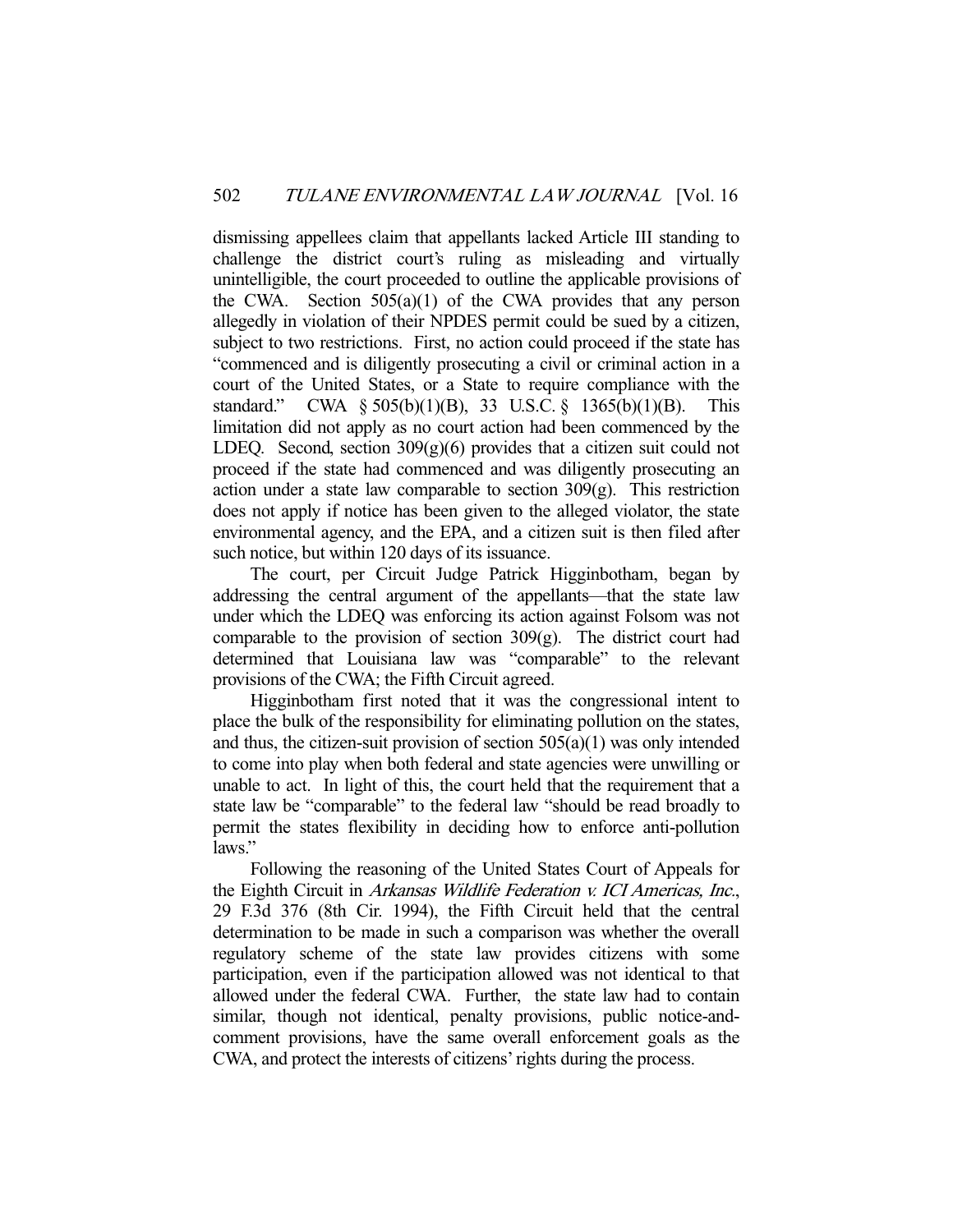The appellants argued that Louisiana law failed because it lacked sufficient public notice-and-comment provisions, thus undermining the rights of interested and/or affected parties. The Fifth Circuit disagreed with the appellants, writing a side-by-side comparison of these provisions in both Louisiana law and the CWA.

 The primary point of contention for appellants was the Louisiana process for providing public notice of administrative proceedings. Under Louisiana law, the Secretary of the LDEQ was required to maintain a list of all violations reported and actions taken, and periodically compile and mail them to parties who had notified the LDEQ of their interest in receiving them. However, under federal law, any person who had commented on an administrative proceeding was automatically mailed notice of further actions or hearings. Appellants claimed the Louisiana provision undermined the rights of interested parties. The Fifth Circuit disagreed, holding ultimately that although the LDEQ was given greater discretion concerning notice and comment, the administrative framework was similar enough to the CWA to make it comparable.

 With this decision, the Fifth Circuit joins a growing number of circuits that have interpreted section  $309(g)(6)$  broadly in favor of state enforcement over citizen utilization of section 505(a)(1).

Ryan Jenness

III. ENDANGERED SPECIES ACT

### Greater Yellowstone Coalition v. Flowers, 321 F.3d 1250 (10th Cir. 2003)

 The bald eagle has been and remains perhaps the preeminent endangered species in North America. In February 2003, the Greater Yellowstone Coalition and the Jackson Hole Conservation Alliance (collectively, the plaintiffs) appealed to the United States Court of Appeals for the Tenth Circuit in order to protect three of the bald eagle's largest natural nesting and foraging habitats within the United States.

 During the summer of 2002, Richard Edgcomb, owner and proprietor of the River Bend Ranch, a ranching operation neighboring the Snake River in Wyoming, sold a portion of his land to the Canyon Club for the development of a residential golf course (the development). In addition to being a business partner, the Canyon Club also employed Edgcomb as the President and General Manager of the club. Adjacent to the territory allotted by Edgcomb to the Canyon Club were three bald eagle nesting territories: Martin Creek Nest, Dog Creek Nest, and Cabin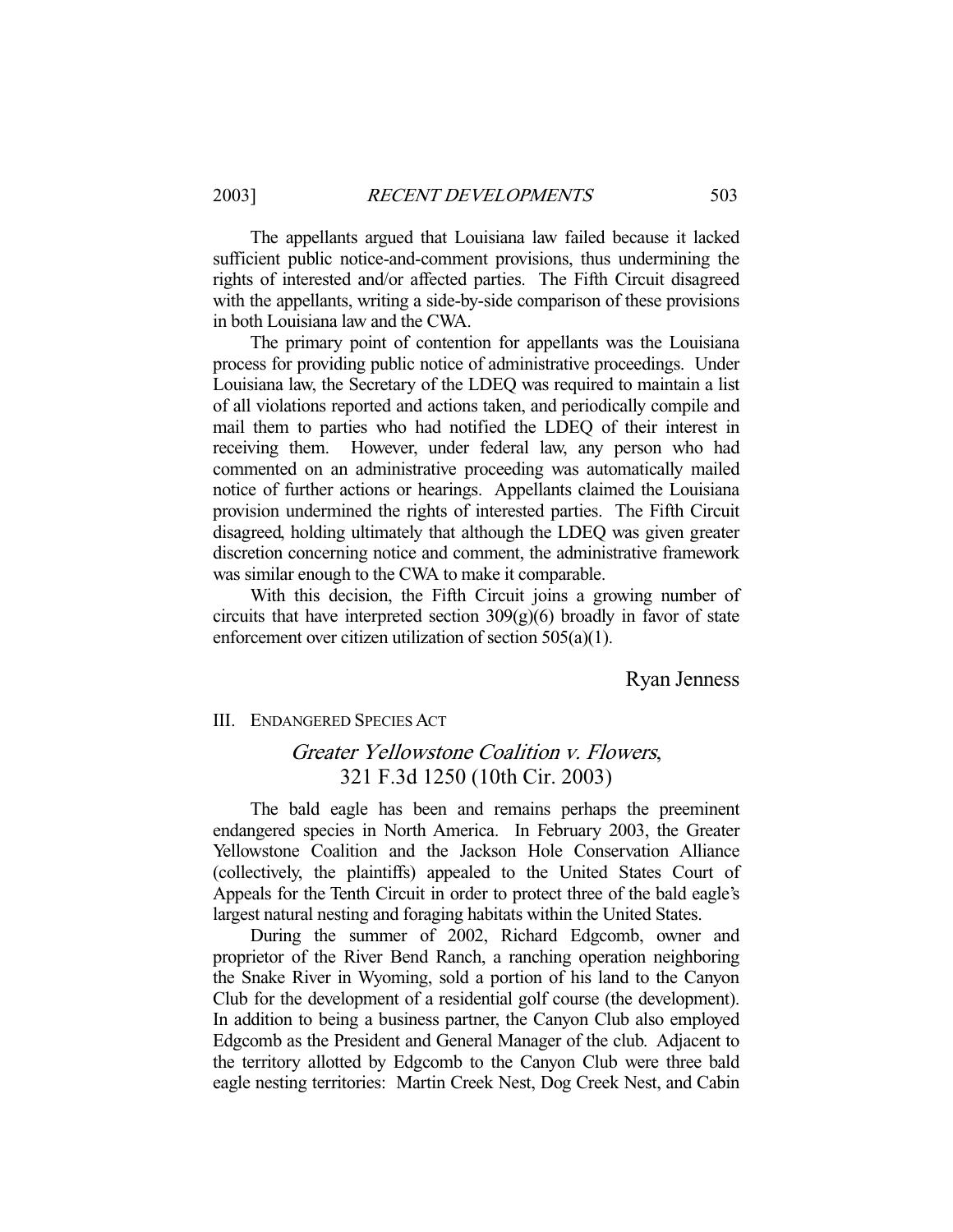Creek Nest. The latter two were responsible for providing shelter to approximately twenty-one bald eagle fledglings from 1992 to the present. The primary concerns of the plaintiffs involved the impact of the development on these natural nesting and foraging habitats.

 Regardless of the potential impact of the development on these nests, the Canyon Club sought a section 404 permit under the Clean Water Act (CWA) from the United States Army Corps of Engineers (Army Corps) allowing it to proceed with a plan to build an eighteenhole golf course, complete with fifty-four residential homes. The Canyon Club needed the section 404 permit in order to "discharge dredge or fill material into . . . navigable waters." CWA § 404, 33 U.S.C. § 1344(a) (2000). The golf course proposal included two holes built on dredge material extending into the Snake River. After an initial denial of the section 404 application, the Canyon Club submitted a revised proposal that eliminated the two Snake River holes, but expanded the overall size of the necessary parcel from 286 acres to 359 acres. In response to the revised application, the Army Corps requested that the Canyon Club submit a biological assessment of the development. The biological assessment included a section stating that "[t]he proposed project may affect and is likely to adversely affect bald eagles."

 In addition to the biological assessment, the Canyon Club submitted an environmental assessment that summarized the purpose of the project and evaluated several alternatives in light of the stated purpose. The alternatives would possibly reduce the impact on the bald eagle habitats. Given the very specific goals of developing a world-class golf course and supplementing the River Bend Ranch with additional income from the golf course, the Canyon Club refused to accept any proposed alternatives to the project, thus cementing the potential damage to the habitats.

 When notified of the potential impact of the Canyon Club project, the Fish and Wildlife Service (FWS) agreed to prepare a biological opinion (BO) on the proposal's potential effects on species classified as endangered or threatened under the Endangered Species Act (ESA). The FWS' BO specifically concluded that the project would increase human disturbance in the area, adversely affecting the three nesting territories and directly harming the bald eagles. Regardless, on June 14, 2002, the Army Corps gave the Canyon Club permission to begin construction on the project by issuing the section 404 permit.

 The plaintiffs in the instant matter filed a petition for review of the issuance of the section 404 permit. In addition, they sought a temporary restraining order preventing any construction of the project. After a hearing on the motion for a preliminary injunction against the project,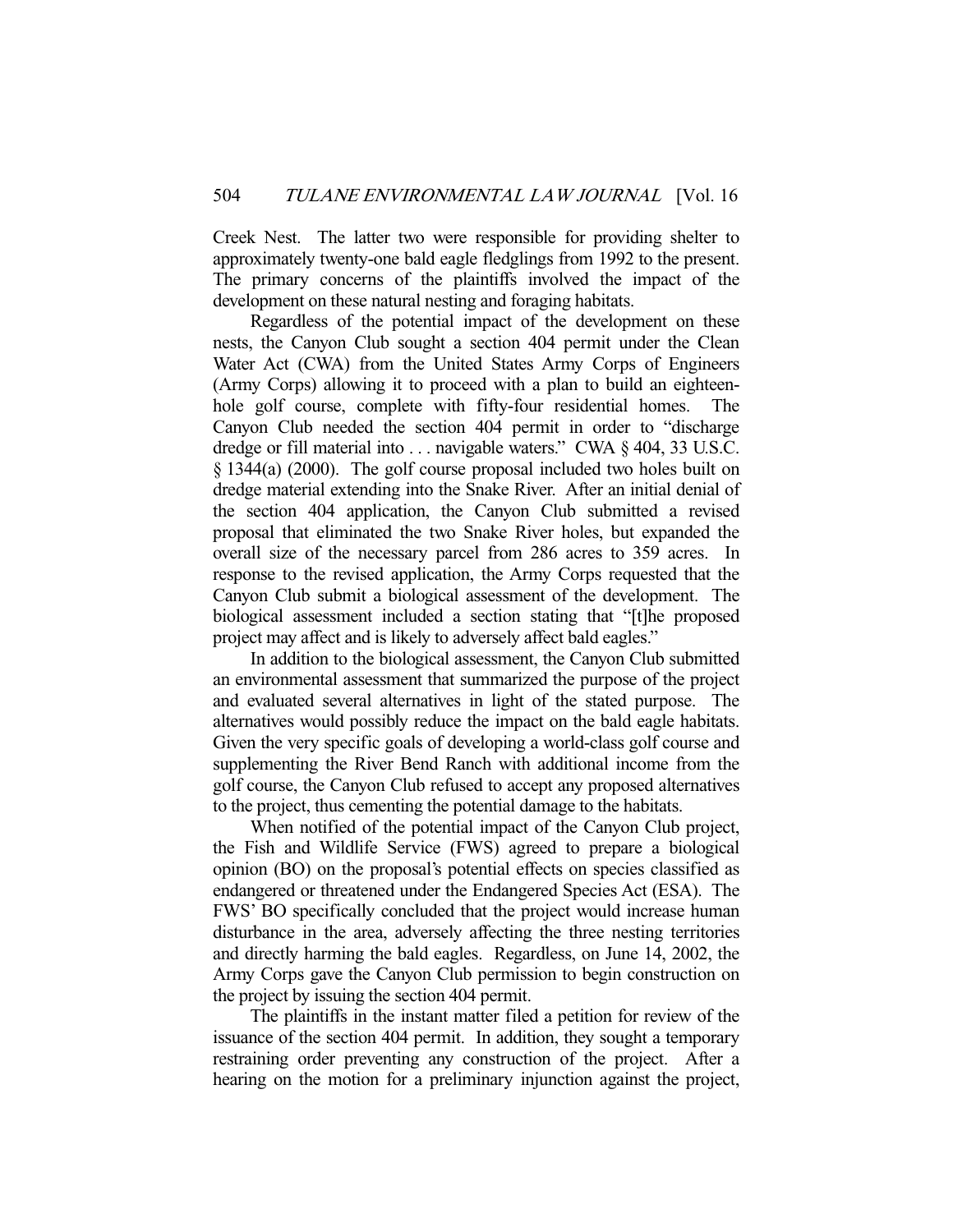the United States District Court for the District of Wyoming ruled in favor of the Canyon Club, allowing the project to move forward. The plaintiffs immediately filed an interlocutory appeal to the Tenth Circuit.

 The Tenth Circuit reviewed the denial of the preliminary injunction under the "abuse of discretion" standard of review. Specifically, the court looked to the factors required for the issuance of a preliminary injunction: "(1) a substantial likelihood of prevailing on the merits; (2) irreparable harm unless the injunction is issued; (3) the threatened injury outweighs the harm that the preliminary injunction may cause the opposing party; and (4) [that] the injunction, if issued, will not adversely affect the public interest." The district court found that the plaintiffs failed to provide evidence of a substantial likelihood of prevailing on the merits and a failure to show that irreparable harm was likely to occur. In failing to provide evidence of these two factors, the district court refrained from making a determination on the remaining two factors.

 In reviewing the district court's decision, the Tenth Circuit centered its focus on the second factor, the district court's finding that irreparable harm was not shown. In its decision to deny the preliminary injunction, the district court claimed that the plaintiffs made no showing that the bald eagle *species* would be jeopardized as opposed to individual bald eagles. The district court demanded a showing of irreparable harm to the species in order to rationalize the grant of the preliminary injunction. In rendering its decision, the district court cited Fund for Animals v. Frizzell, 530 F.2d 982 (D.C. Cir. 1976) where the United States Court of Appeals for the District of Columbia Circuit required proof that the harvesting of waterfowl would irretrievably damage the species before granting the severe remedy of a preliminary injunction. However, the Tenth Circuit immediately seized upon the nonendangered or threatened status of the waterfowl in Frizzell as a distinguishing factor from the bald eagle. Consequently, the Tenth Circuit dismissed the district court's reliance on Frizzell.

 In addition, the Tenth Circuit addressed a decision from the United States District Court for the District of Massachusetts, Bays' Legal Fund v. Browner, 828 F. Supp. 102 (D. Mass. 1993), in which the district court combined language from the ESA and a finding of "irreparable harm" in a preliminary injunction case. The Tenth Circuit distinguished Bays' Legal Fund by illustrating that the district court failed to create a substantive definition of "irreparable harm," instead relegating its inquiry to whether proof of some ambiguous form of "irreparable harm" would satisfy an action under the ESA. The district court stated that a finding of this ambiguous "irreparable harm" to a species would satisfy the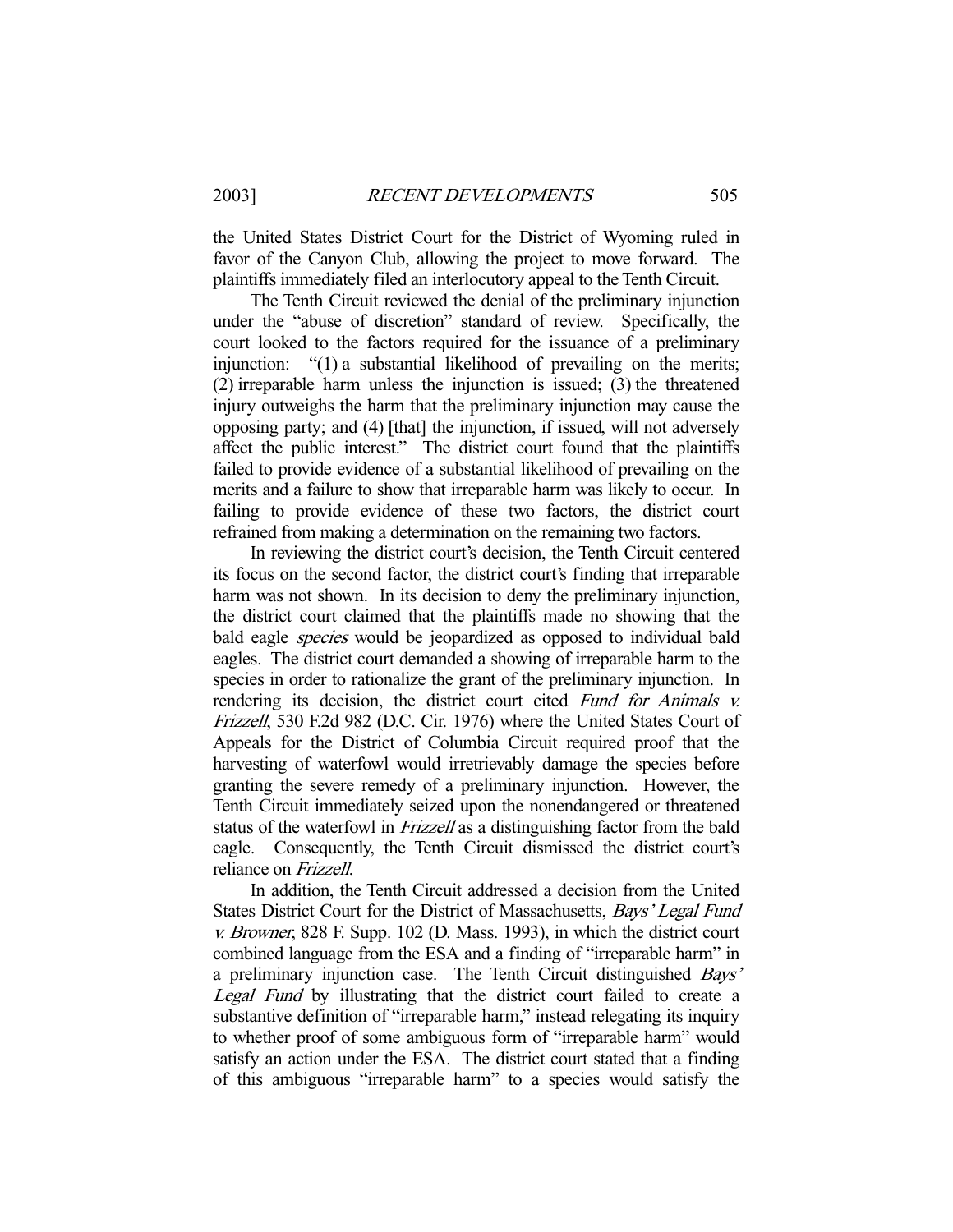ESA's requirement that an action "jeopardize the continued existence of an endangered species . . . or result in the destruction or adverse modification of habitat of such species." Thus the district court surmised that jeopardizing an entire species would result in "irreparable harm." The Tenth Circuit, however, dismissed any interrelation between the ESA's language and a finding of "irreparable harm."

 Alternatively, the Tenth Circuit sought a specific definition of "irreparable harm" in order to determine the validity of issuing a preliminary injunction against the Canyon Club development. The court explicitly stated that the ESA's language provided no definitions applicable to the "irreparable harm" finding required for a preliminary injunction. Consequently, the Tenth Circuit found the district court's denial of the preliminary injunction, on the grounds of no harm to the species as a whole, an abuse of discretion.

 The court then addressed the Canyon Club's argument that the injuries to the bald eagle were too speculative to warrant the issuance of a preliminary injunction. Instead of accepting the defense contention that any injury not certain to occur would be speculative, the court looked to applicable case law. In interpreting this case law, the court determined that a "significant risk" of harm would be sufficient to define the harm as nonspeculative. The court then cited the BO prepared by the FWS and the biological assessment prepared by the Canyon Club as ample evidence suggesting a "significant risk" of harm to the bald eagle. In addition, the court cited the hearing testimony of Robert J. Oakleaf, a wildlife biologist employed by the Wyoming Game and Fish Department; Patricia Ann Deibert, a biologist in the Wyoming office of the FWS; and Roy Hugie, a biologist called by the Canyon Club. All three testified that human intrusion could adversely affect the bald eagle. Consequently, the Tenth Circuit unequivocally determined that the plaintiffs satisfied the burden of finding "irreparable harm" for the purpose of issuing a preliminary injunction.

 The court then addressed the district court's finding that the plaintiffs were unlikely to win on the merits. The court quickly cited its amended standard for issuing preliminary injunctions, adopted in Continental Oil Co. v. Frontier Refining Co., 338 F.2d 780, 782 (10th Cir. 1964). In Continental Oil, the Tenth Circuit determined that a plaintiff establishing the three factors necessary for a preliminary injunction, other than success on the merits, would receive very strong consideration for the preliminary injunction. However, when the district court found an absence of irreparable harm, it refrained from allowing an inquiry into the two remaining factors. Given its clear finding of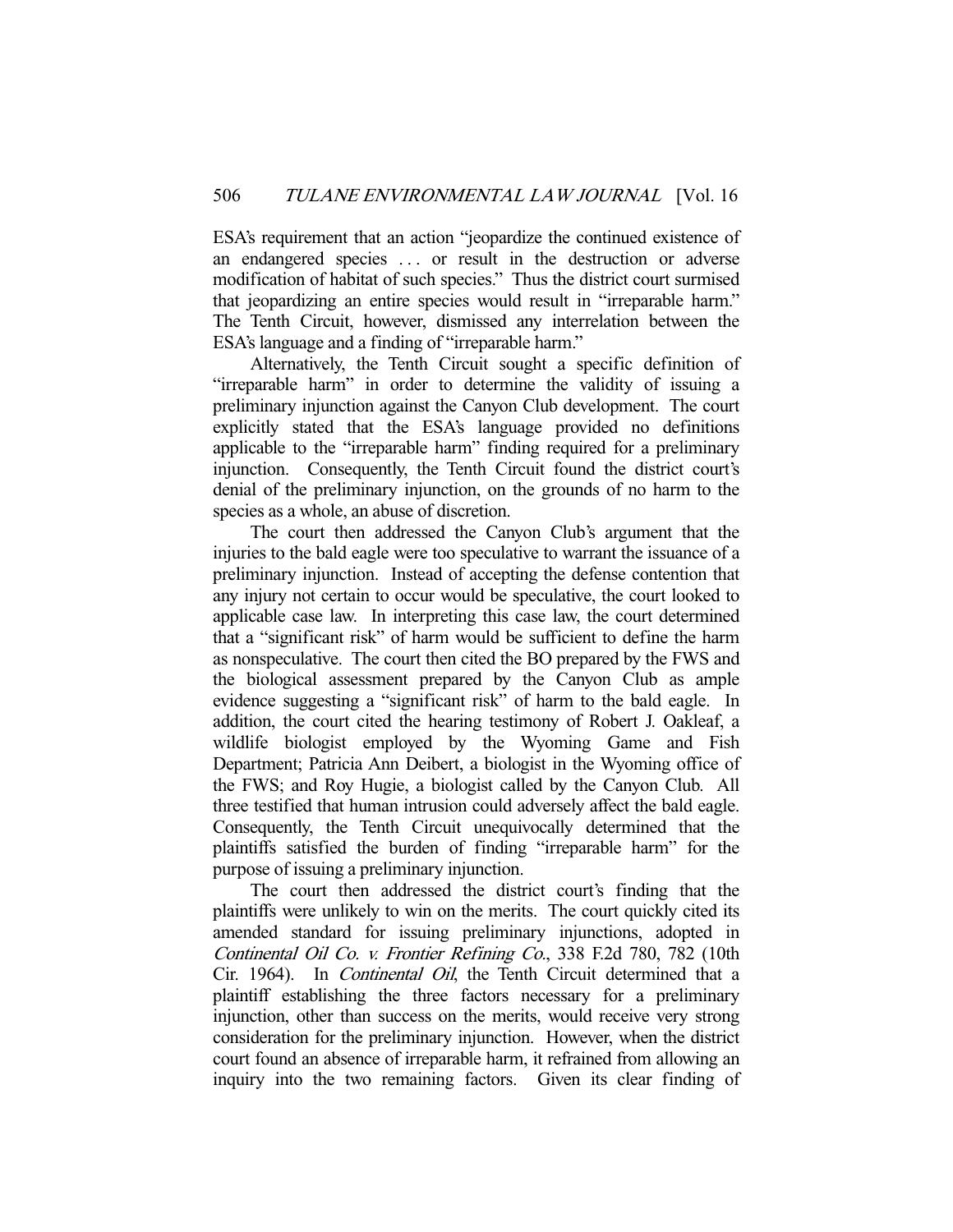"irreparable harm," the Tenth Circuit remanded for a factual determination of the remaining factors necessary for the issuance of a preliminary injunction.

### Collin Williams

#### IV. NATIONAL ENVIRONMENTAL POLICY ACT

# Northwoods Wilderness Recovery, Inc. v. United States Forest Service, 2003 U.S. App. LEXIS 5466 (6th Cir. Mar. 21, 2003)

 The United States Court of Appeals for the Sixth Circuit ruling in favor of Northwoods Wilderness Recovery, Inc. (Northwoods), an environmental activist group based in Marquette, Michigan, prevented the U.S. Forest Service from allowing widespread hardwood logging in the Ottawa National Forest in Michigan's Upper Peninsula. In reversing the district court, the Sixth Circuit explained that the Forest Service's approval of the Rolling Thunder timber harvest project did not adhere to the statutorily mandated environmental analysis and was therefore arbitrary and capricious. The court remanded the case and ordered the district court to uphold a motion for summary judgment on behalf of Northwoods.

 The Ottawa National Forest covers approximately one million acres of primarily hardwood forest in the western Upper Peninsula, Michigan. In 1986, the Forest Service enacted a forest plan, accompanied by a National Environmental Policy Act (NEPA) required Environmental Impact Statement, NEPA § 2, 42 U.S.C. § 4321 (2002), for Ottawa National Forest. This plan divided Ottawa National Forest into sixteen different management areas, one of which encompassed the Rolling Thunder project, the subject of the litigation at hand. In the Rolling Thunder area, the Forest Service plan called for "uneven-aged management." Uneven-aged management involves both single tree selection as well as group tree selection, and should result in multiple stands of trees made up of trees differing in age. When the Forest Service initially issued its plan, it envisioned for this area an annual harvest of 1440 acres via clear cutting as well as 2800 acres through selection cutting. Selection cutting requires cutting individual trees from a large area in a scattered pattern while maintaining the canopy of the forest.

 However, the Forest Service issued a Scoping Letter on December 8, 1997, in which it proposed a drastically different timber sale for the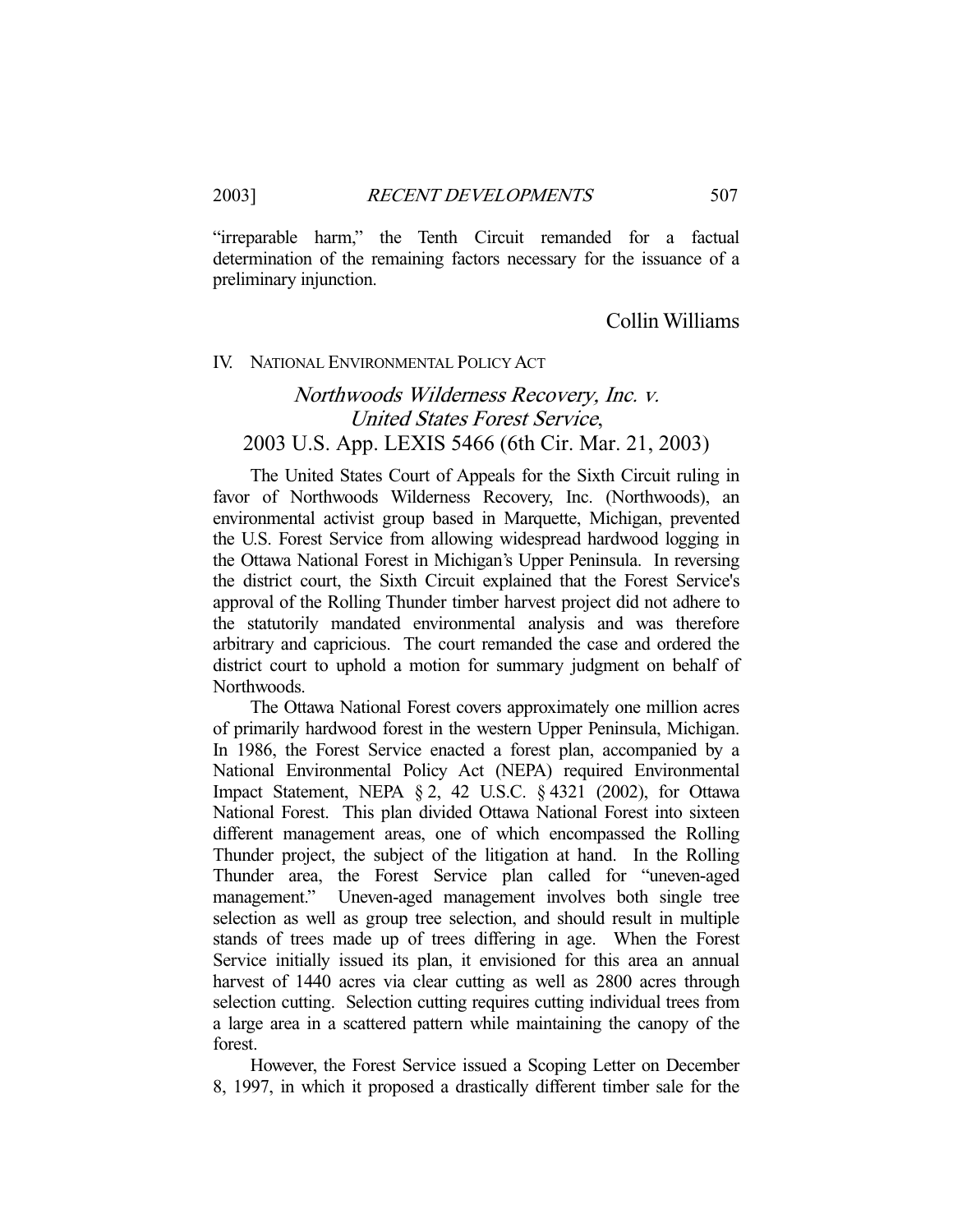Rolling Thunder area. This letter called for an additional selection cutting of 1391 acres of northern hardwoods, as well as the additional clear-cutting of 176 acres of aspen stands. The Forest Service completed an Environmental Assessment that evaluated the effects of this new plan, and opened the draft Environmental Assessment for public comment. Northwoods opposed the project because it would have allowed for the selection cutting of over 4800 acres, whereas the initial Forest Plan called for the cutting of only 2800 acres. However, in spite of Northwood's objections, the District Ranger issued a Finding of No Significant Impact, and ultimately granted approval for the individual tree selection cutting of 1055 acres of northern hardwoods, as well as the clear-cutting of 95 acres of aspen trees.

 Northwoods filed an administrative appeal of the Rolling Thunder plan, but the Appeal Deciding Officer upheld the plan. Northwoods then sued in federal court, arguing that the Forest Service violated its own management plan guidelines when it approved Rolling Thunder, and therefore was in violation of the National Forest Management Act (NFMA), 16 U.S.C. § 1604 (2002), as well as the NEPA. The district court found in favor of the Forest Service on its motion for summary judgment. Giving broad interpretation to the section of the Forest Service's plan on vegetation management, the district court exempted the Forest Service from a limitation on the acreage of sugar maple harvests. As a result, the district court explained, it did not need to decide whether the initial plan's acreage projections set limitations on the overall annual harvesting for subsequent projects, for which environmental assessments would need to be prepared. The court found that Northwoods had not shown that the additional proposed harvesting would involve any species of tree other than the sugar maple, and therefore, they had not properly made a case that the Forest Service had violated its initial plan. Northwoods then filed an appeal with the Court of Appeals for the Sixth Circuit.

 Northwoods argued in its appeal that the acreage projections envisioned in the Forest Service's initial management plan should be read as firm limitations on the overall tree harvest in the Ottawa National Forest, and that the district court improperly granted summary judgment. Northwoods alleged that the Forest Service's approval of the Rolling Thunder project violated NFMA because, as a result of the approval of the project, the Forest Service would permit the harvest of trees in the area at a rate nearly twice as great as that contemplated in the initial plan. The Forest Service responded by arguing that the approval of the Rolling Thunder timber harvest project was proper, and that the approved tree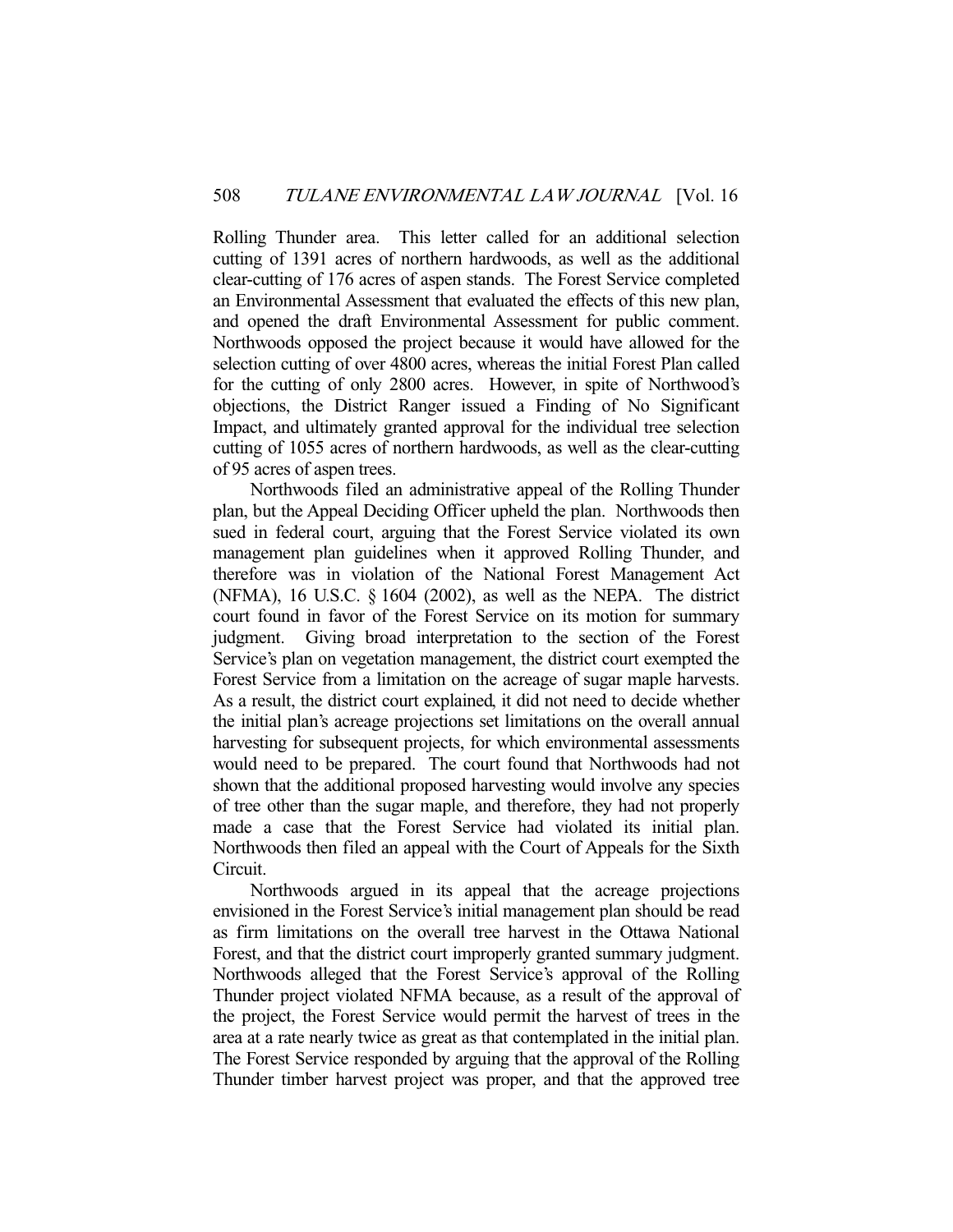cutting was not in excess of the amount contemplated by the initial plan. The Forest Service expanded upon its position, explaining that in its initial plan, the Allowable Sale Quantity, the maximum limit on the total amount of wood that can be harvested, for the forest was 780 million board feet per decade. Both parties agreed that the total harvest within the entire forest stayed within the Allowable Sale Quantity, with an average harvest of only 694 million board-feet.

 Northwoods responded that the Forest Service incorrectly relied upon the Allowable Sale Quantity as the only limit placed upon the timber harvest. Northwoods explained that while the Allowable Sale Quantity is a limit on the overall timber production of an area, it is distinct from the actual logging activity. The two activities, Northwoods argued, should be considered individually. The Sixth Circuit agreed.

 The court explained that the Allowable Sale Quantity was not supposed to be the sole limitation on overall timber production, because it cannot measure the environmental impacts on the forest as a whole, which logging necessarily causes. Further, the Sixth Circuit explained that the Forest Service's position that a board-feet maximum is the sole limitation on a given timber harvest contradicts statements that the Forest Service had made in its Environmental Impact Statement. Originally, the Forest Service had focused upon a mix of even- and uneven-aged management techniques, but its alleged new focus was solely on the maximum output of the forest, which was inconsistent with its previous position. Because the focus of the plan and its accompanying Environmental Impact Statement considered multiple factors, the Sixth Circuit reasoned that it should not be able to focus solely upon forest output after the plan had been challenged, and that this should be considered a deviation from their initial plan.

 The Sixth Circuit concluded that because the Forest Service was deviating from its initial plan, there had been in effect no proper Environmental Impact Statement considering the logging proposed under the Rolling Thunder project. As a result, the court found that the approval of the project was arbitrary and capricious, and remanded the case to the district court with instructions to enter summary judgment for Northwoods Wilderness Recovery, Inc.

Rob Erickson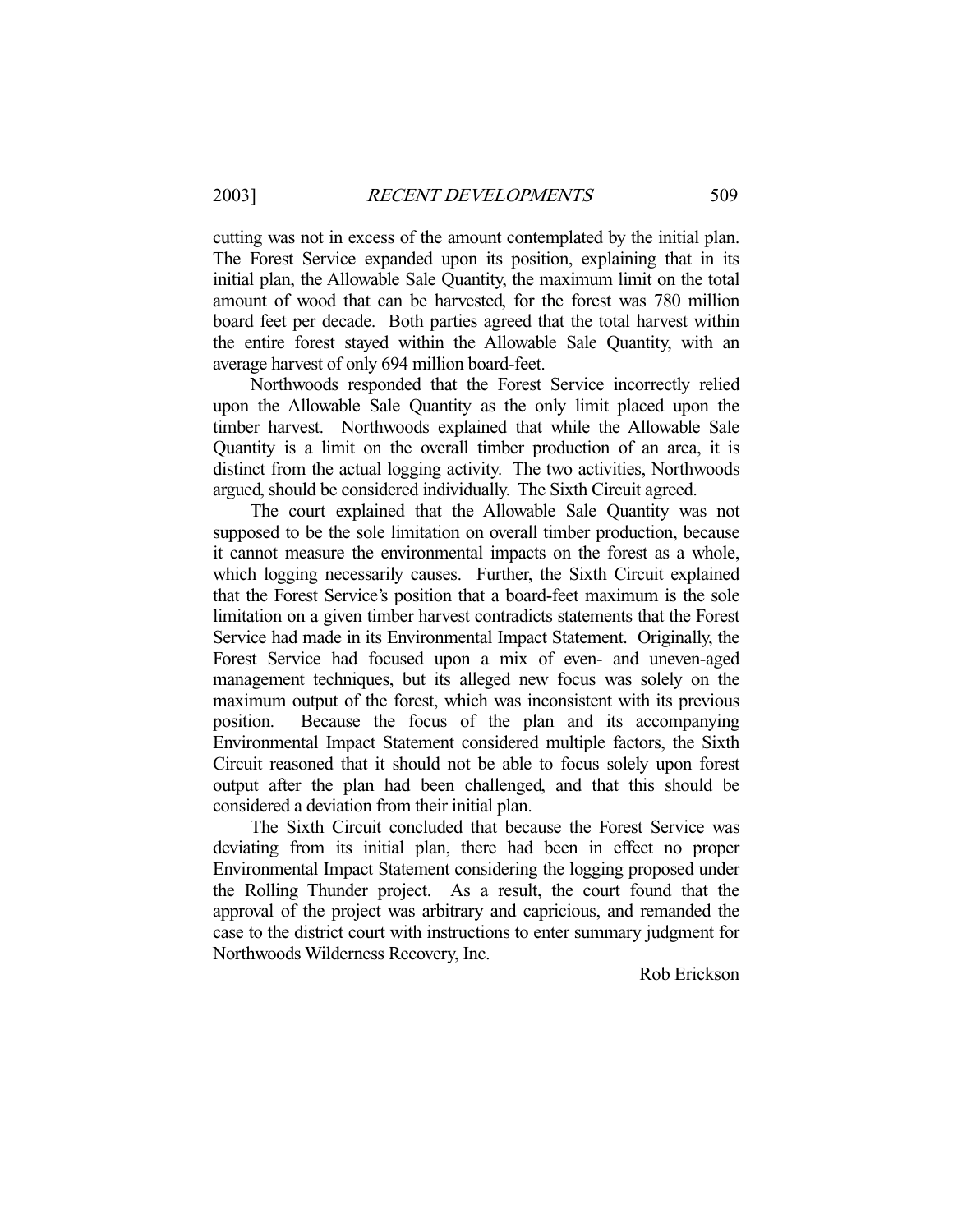#### V. SAFE DRINKING WATER ACT

### City of Waukesha v. EPA, 320 F.3d 228 (D.C. Cir. 2003)

 The United States Court of Appeals for the District of Columbia Circuit recently upheld a rule promulgated by the Environmental Protection Agency (EPA) under the Safe Water Drinking Act (SDWA) setting standards governing radionuclide levels in public water systems. The D.C. Circuit held that the EPA was not required to engage in a costbenefit analysis with regard to pre-1986 limits it left unchanged, that the EPA used the "best available science" when setting the limits, and that the EPA adequately responded to comments submitted during the rulemaking.

 The SDWA generally applies to "each public water system in each State," and authorizes the EPA to set standards for drinking water contaminants. SDWA § 1411, 42 U.S.C. § 300g (2002). For a given contaminant, the SDWA directs the EPA to first establish the maximum contaminant level goal (MCGL), which is "the level at which no known or anticipated adverse effects on the health of persons occurs and which allows an adequate margin of safety." SDWA  $\S$  1412 (b)(4)(A), 42 U.S.C.  $\S 300g-1(b)(4)(A)$  The EPA is then directed to set the maximum contaminant level (MCL) "as close to the MCLG as is feasible." SDWA  $\S$  1412(b)(4)(B),  $\S$  300g-1(b)(4)(B).

 In 1976, the EPA promulgated interim regulations that established MCLGs and MCLs for radionuclides, which are materials that emit radiation as they decay from one elemental form to another. These regulations established an MCL of 5 picocuries/Liter (pCi/L) for the isotopes radium-226 and radium-228; a combined MCL of 4 millirems (mrem) for all beta/photon emitters; and no MCL for naturally occurring uranium. In 1991, the EPA proposed amending the MCLs for certain radionuclides. Particularly, the amended regulations set an MCL of 20 pCi/L for radium-226 and radium-228 and 30 pCi/L for naturally occurring uranium.

 In 1996, Congress approved several significant amendments to the SDWA. First, it added an "anti-backsliding" provision requiring that any water regulation revision "maintain, or provide for greater, protection of the health of persons." SDWA § 1412(b)(9), 42 U.S.C. § 300g-1(b)(9). The 1996 amendments also required the EPA to consider the relative costs and benefits in setting each MCL.

 In response to the 1996 amendments to the SDWA, the EPA, in April 2000, issued a "Notice of Data Availability" (NODA) proposing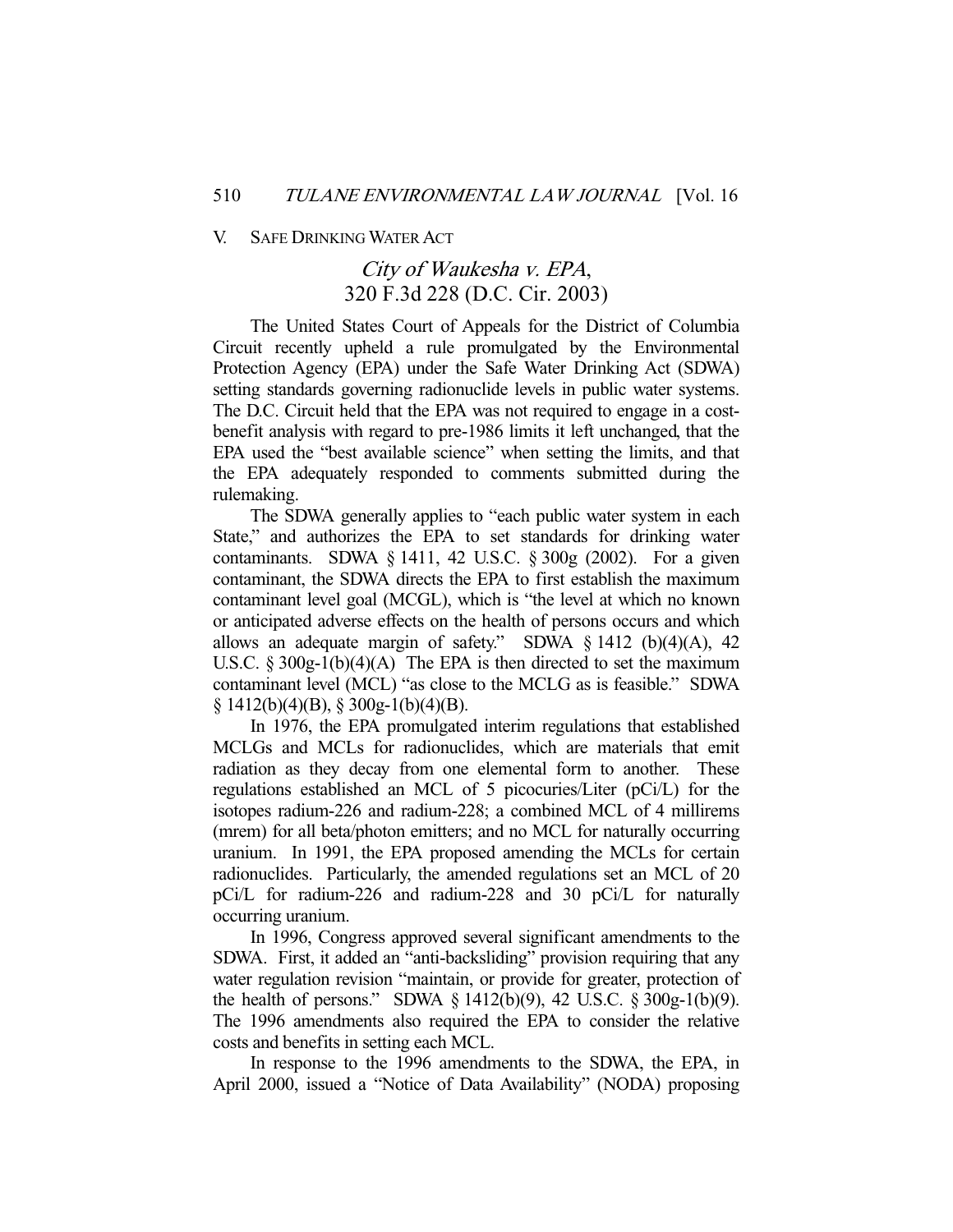that the 1991 radionuclide levels be revisited. The 2000 NODA proposed maintaining the 1976 MCLs for radium-226 and radium-228 and setting the MCL for naturally occurring uranium at either 20, 40, or 80 ug/L. In December 2000, the EPA issued its final radionuclides rule. As proposed, the EPA retained the 1976 standards for radium-226 and radium-228 and for beta/photon emitters. For naturally occurring uranium, however, the final rule pegged the MCL at 30 ug/L.

 The petitioners—the City of Waukesha and its water utility customer Bruce Zivney, the Nuclear Energy Institute (NEI), the National Mining Association (NMA), and Radiation, Science & Health (RSH) challenged the 2000 final rule on several grounds. First, petitioners argued that the EPA failed to adequately conduct a cost-benefit analysis for the radium and beta/photon MCLs as required by the SDWA. Second, the petitioners attacked the MCLs promulgated in the final rule on their merits. Finally, the petitioners claimed that the EPA, in violation of the Administrative Procedure Act (APA), failed to adequately respond to comments when promulgating the 2000 final rule.

 In response, the EPA challenged the petitioners' standing to bring suit. The court found that all petitioners, with the exception of RSH, had standing to challenge the final rule. RSH, however, was unable to demonstrate with specificity and concreteness that any of its members would suffer any injury, i.e., increased drinking water costs, resulting from the implementation of the rule.

 Petitioners attacked the final rule's radium and beta/photon MCLs on the ground that section 1412 of the SDWA allegedly requires the EPA to conduct a cost-benefit analysis for each MCL, which the Agency failed to do when promulgating this rule. The EPA responded that no cost-benefit analysis was required for the MCLs established by this rule because section 1412(a)(1) of the SDWA exempts pre-1986 MCLs from its cost-benefit requirements, and the rule under review simply left the preexisting MCLs for radium and beta/photon emitters unchanged.

 Petitioners raised three challenges to the EPA's view that costbenefit analyses are not required when it retains pre-1986 MCLs. First, petitioners contend that section 1412(a)(1)'s grandfather clause does not apply to section  $1412(b)(4)(C)$ 's cost-benefit determination requirement because that requirement is not a "standard." The EPA, however, correctly responded that the term "standards" in section 1412 is ambiguous. The court found that there is "nothing unreasonable" about the EPA's view that whether the benefits of an MCL justify its costs qualifies as a "standard" for the purposes of the SDWA's grandfather clause.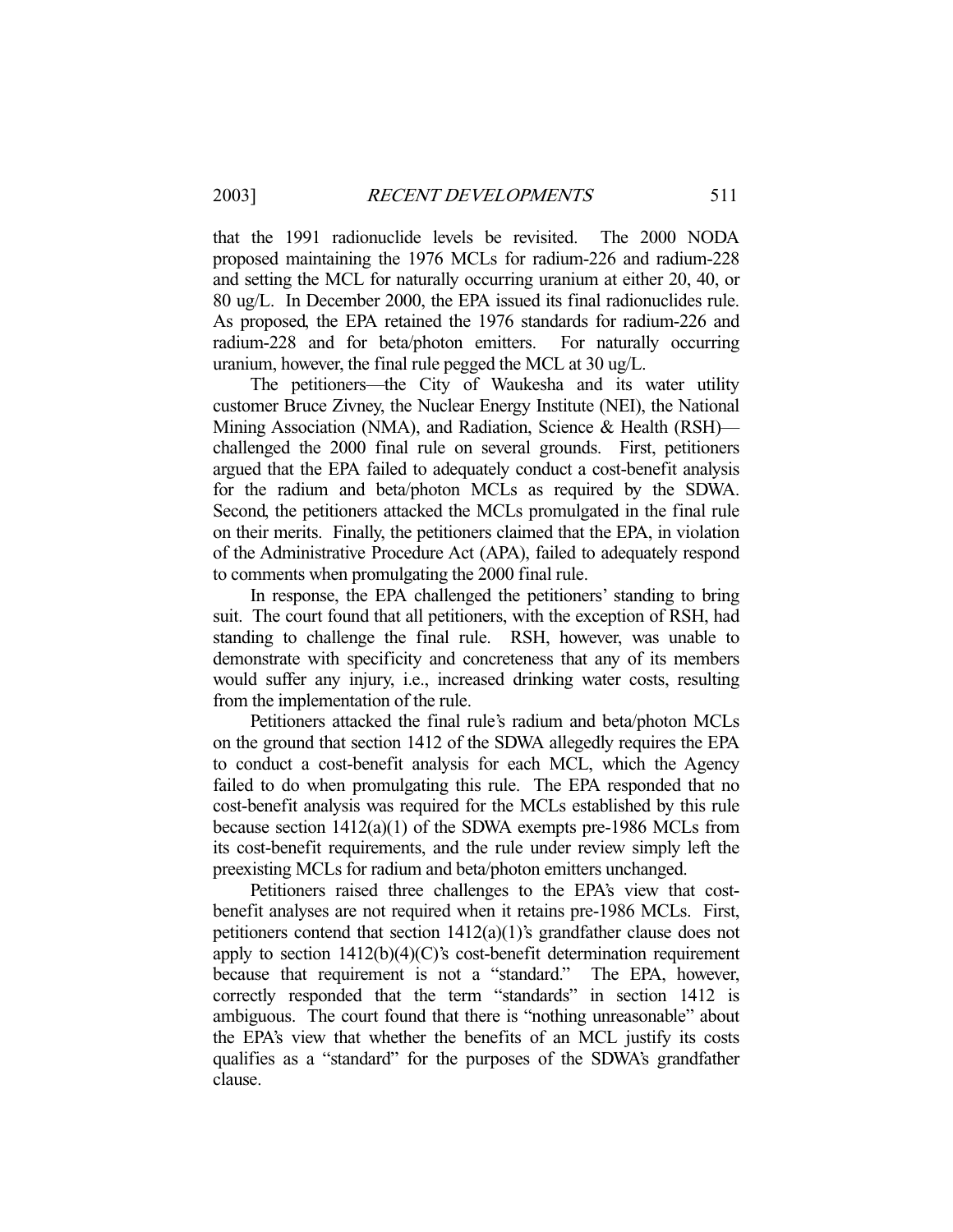Second, petitioners contend that even if the grandfather clause does apply to the cost-benefit determination requirement of section 1412(b)(4), it does not expressly apply to the cost-benefit analysis requirement of section  $1412(b)(3)(C)(i)$ . The court held that, although technically correct, the EPA is justified in describing this as an instance where the "statute is silent ... with respect to the specific issue," and therefore warranting judicial deference to the Agency's interpretation.

 Third, petitioners argued that, because the EPA could not have known when it published its 2000 proposal to retain the preexisting MCLs that the EPA would ultimately decide to keep them, the SDWA's grandfather clause inapplicable. The court, however, did not find this position consistent with the statutory language of section 1412. Section  $1412(a)(1)$  states that "no" preexisting regulation is required to comply with the standards of section (b)(4) "unless such regulation is amended." Therefore, the court found the EPA's conclusion that the cost-benefit requirement is not triggered by a proposal to do nothing more than retain preexisting MCLs to be reasonable and consistent with section 1412.

 Unlike the 2000 radium and beta/photon regulations, the uranium MCL contained in the final rule represented a "new" standard. The EPA, pursuant to section 1412, was required to prepare and publish a costbenefit analysis, which it did. Petitioners, however, contended that the EPA's analysis failed to satisfy the requirements of both the SDWA and the APA.

 The petitioners argued that the EPA failed to comply with section  $1412(b)(3)(C)(i)$  because it did not analyze the costs and benefits associated with compliance with the uranium MCL in contexts other than the SDWA. In particular, petitioners claim that the EPA failed to evaluate the costs and benefits arising from compliance with the MCLs at hazardous waste sites governed by the Comprehensive Environmental Response, Compensation and Liability Act (CERCLA). The EPA, however, argued, and the court agreed, that the statutory language did not permit the agency to consider costs associated with compliance with other regulatory regimes other than the SDWA itself. The purpose of the MCLs, the court reasoned, is to protect the public, as much as feasible, from the adverse health effects of drinking contaminated water. That purpose would be undermined if the cost-benefit balance were skewed by consideration of the additional costs imposed by other uses of the MCLs, unrelated to protecting consumers of drinking water.

 The petitioners also challenged the merits of the MCLs established in the final rule. When reviewing the rulemaking process and the final rule under the APA, a court "will [only] reverse an EPA action if it is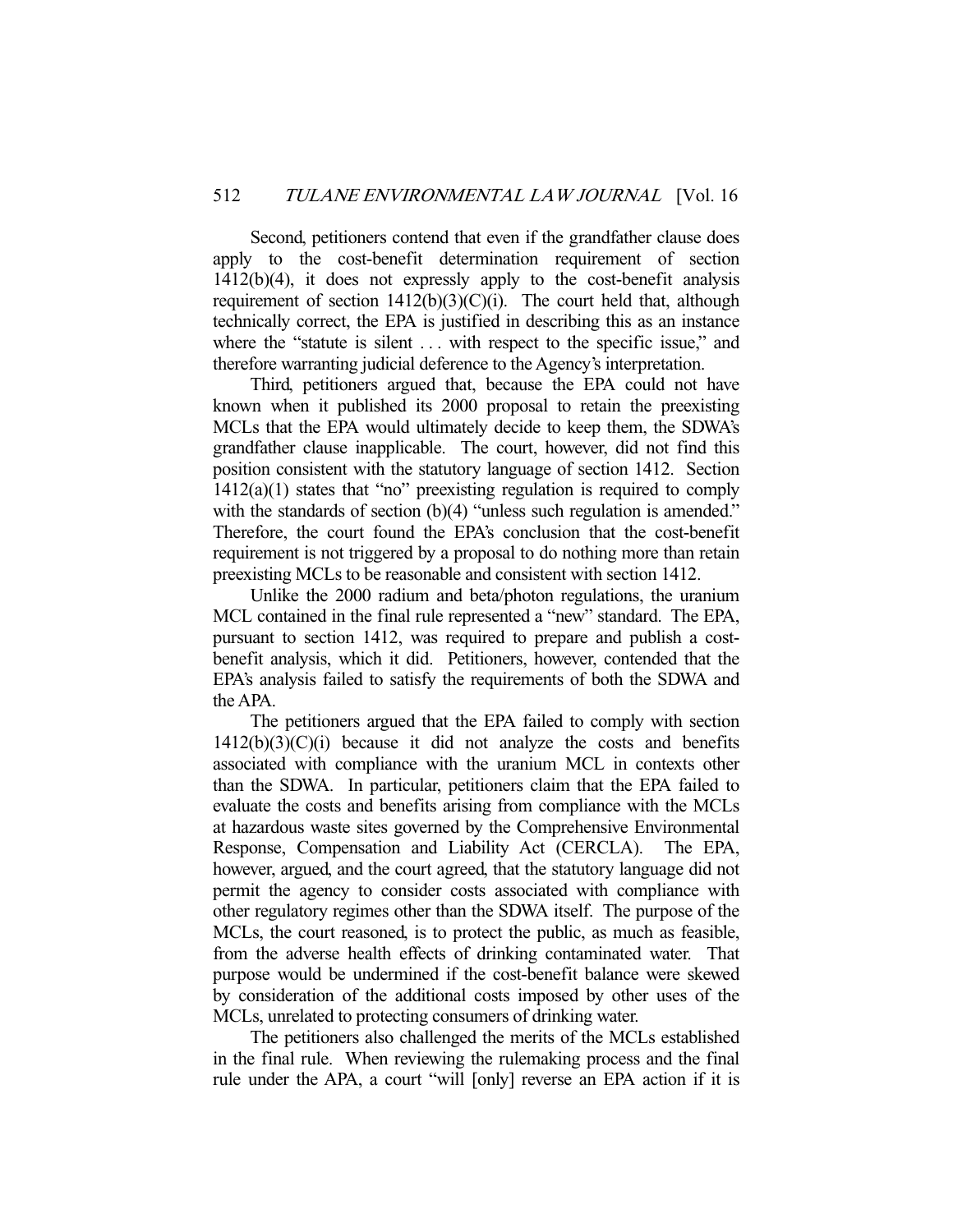'arbitrary, capricious, an abuse of discretion, or otherwise not in accordance with law.'" Int'l Fabricare Inst. v. U.S. EPA, 972 F.2d 384, 389 (D.C. Cir. 1992). Further, the court "will give an extreme degree of deference to the agency when it 'is evaluating scientific data within its technical expertise.'" Huls Am., Inc. v. Browner, 83 F.3d 445, 452 (D.C. Cir. 1996). After considering the petitioners' arguments, the court concluded that the EPA neither failed in its obligation to use the "best available science" nor acted arbitrarily or capriciously in promulgating the 2000 final rule.

 Finally, the petitioners argued that the EPA did not adequately respond to comments submitted in opposition to using the linear nonthreshold (LNT) model. Section 553 of the APA requires that an agency "shall give interested persons an opportunity to participate in the rule making through submission of written data, views, or arguments with or without opportunity for oral presentations." The agency "need not address every comment, but it must respond in a reasoned manner to those that raise significant problems." Reytblatt v. Nuclear Regulatory Comm'n, 105 F.3d 715, 722 (D.C. Cir 1997). Nevertheless, the failure to adequately respond to comments is significant only to the extent that it demonstrates that the agency's decision was not based on a consideration of all the relevant factors. In the instant case, although the petitioners characterized the EPA's responses to comments questioning the science being employed by the agency as "general and generic," the court found that the record did not support a claim that the EPA failed to consider all relevant factors.

Timothy Parr

#### VI. WATER RIGHTS AND THE TAKINGS CLAUSE

### Washoe County v. United States, 319 F.3d 1320 (Fed. Cir. 2003)

 In this case, the United States Court of Appeals for the Federal Circuit found a limit to the ever expanding Fifth Amendment takings doctrine. The court held that the federal government did not effect a taking when it refused to allow owners of water rights to build a pipeline over the federal government's land. This case is thus not only important for its immediate holding, which kept agricultural water from being diverted to meet the insatiable needs of a desert city, but also because the court here provided a respite from the trend in the federal courts to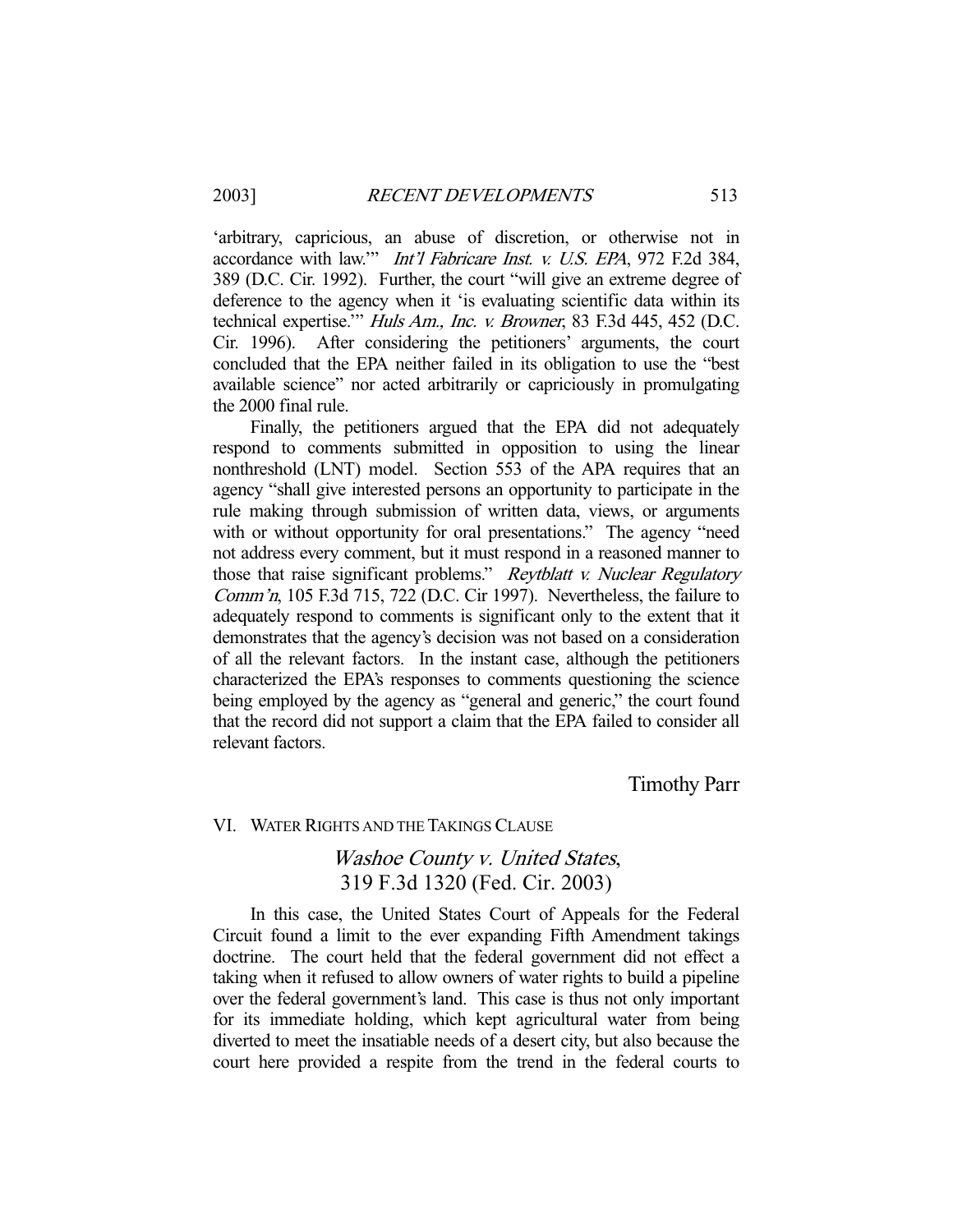expand private property rights via the Takings Clause thus truncating the government's ability to regulate land use to protect the environment.

 Washoe County, Nevada, (County) controlled the ground and surface water rights of Fish Springs Ranch (Ranch) in Nevada's Honey Lake Valley under a 1988 option to purchase agreement. The County planned to divert the water from the Honey Lake Valley to the Reno-Sparks metropolitan area. Pursuant to Nevada law, the County applied to the State Engineer to change the use of the Ranch's water from agricultural to municipal and industrial. The Engineer approved the application in a 1989 ruling. The Ranch's neighbors—including the United States Army (Army), which controls a nearby depot, and the Pyramid Lake Tribe of Indians (Tribe)—challenged this ruling in state court. Ultimately, the Nevada Supreme Court upheld the Engineer's ruling. Pyramid Lake Paiute Tribe of Indians v. Washoe County, 918 P.2d 697 (Nev. 1996).

 However, this victory did not immediately give the County the power to use the Ranch's water to quench Reno's thirst. First, the County would have to divert the water from the ranch to the city thus requiring a pipeline owned by the United States Bureau of Land Management (BLM). The County applied to the BLM for a right-of-way permit to construct the pipeline, and the BLM drafted an Environmental Impact Statement to determine if it should grant the County's application. Meanwhile, both the Army and the Tribe objected to the granting of the permit, and the BLM—through the Secretary of the Interior—announced that it would stop considering the County's application until the Army, the Tribe, and the United States Geological Survey concurred with, inter alia, the diversion of water from the Honey Lake Valley.

 The Army and the Tribe did not concur, and the County filed suit against the federal government in the United States Court of Federal Claims. The County claimed that the BLM had taken its water rights without just compensation, in violation of the Fifth Amendment Takings Clause, by not granting its application for the right-of-way permit. The Court of Federal Claims granted the government's motion for summary judgment as to the takings claims, and the Federal Circuit affirmed.

 Before reaching the merits, the Federal Circuit determined that the case was ripe for adjudication. The government argued that the claim was not ripe because the Secretary of the Interior never made a final decision regarding the County's application for the right-of-way permit. The court rejected this claim. Relying on the United States Supreme Court's holding in Palazzolo v. Rhode Island, 533 U.S. 606 (2001), the court found that the County's claim was ripe because the County had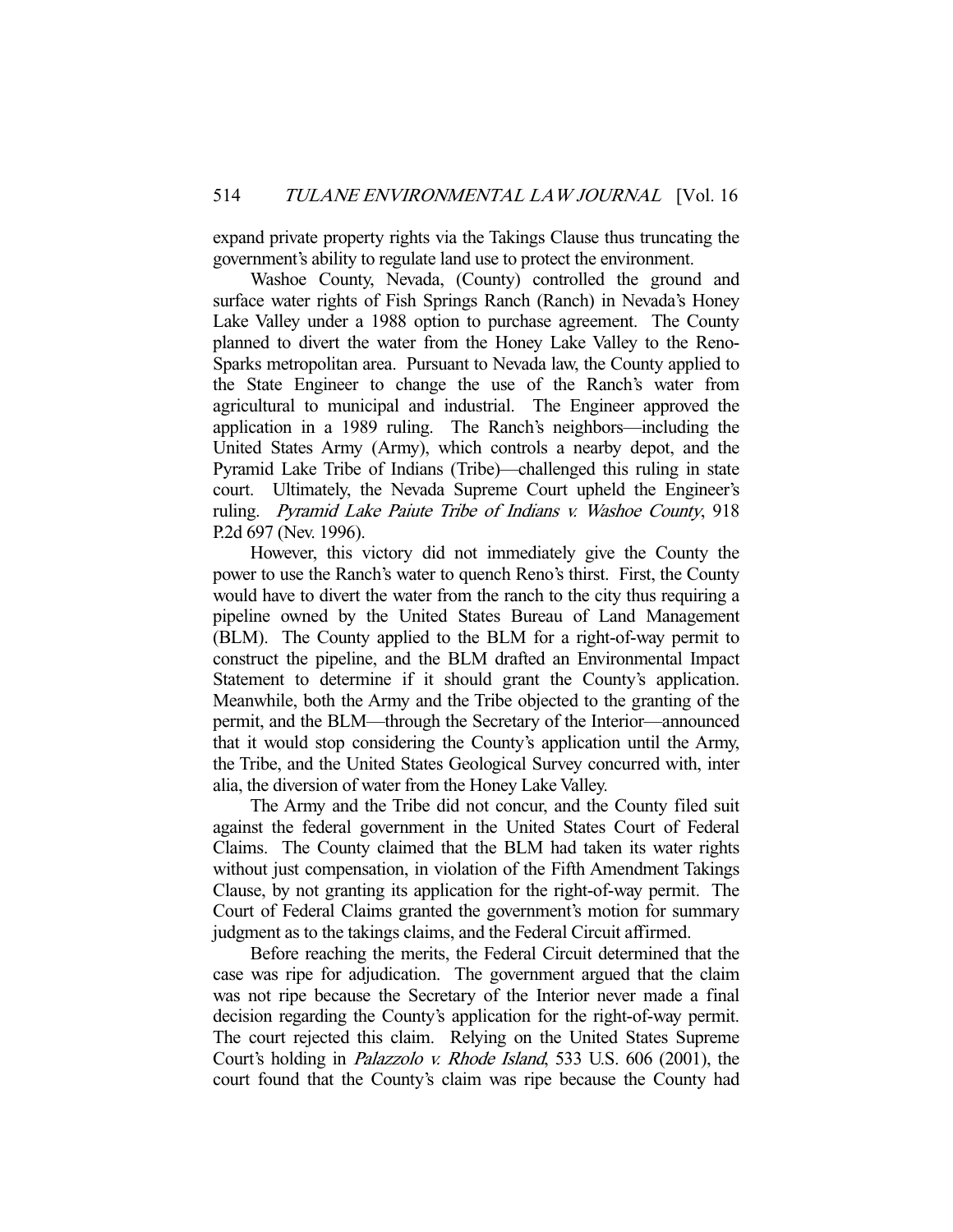taken all "reasonable and necessary steps" to obtain the permit. Moreover, because of the Army and the Tribe's objections to the permit, it was "known to a reasonable degree of certainty" that the BLM would not grant the permit.

 Turning to the merits, the court rejected the County's takings claims. The County made three claims under the Takings Clause: (1) that the government restricted the County's water rights to the point that they were valueless by preventing the County from using the water for Reno-Sparks; (2) that the government had rendered the County's property valueless by effectively giving the Army and the Tribe veto power over the County's use of the water rights; and (3) that by not granting the County's permit, the government physically took the water rights in that the water will remain in the Honey Lake Valley for use by the Army and other landowners.

 Addressing these in reverse order, the court first rejected the County's physical takings claim. The County had relied on Tulare Lake Basin Water Storage District v. United States, 49 Fed. Cl. 313 (2001), in which the Federal Claims Court held that federal and state agencies, seeking to protect endangered species, had effected a taking by limiting the amount of water holders of water rights could use. The court distinguished Tulare, noting that in this case, the government did not restrict the amount of water the County could use pursuant to its water rights, nor did the government divert any of that water. In any event, the court further noted that *Tulare* was not binding precedent on the court.

 The court similarly disposed of the County's claim that the government effected a taking by denying the County all "meaningful access" to its water. The court defined the County's property interest as the right to use the water on the ranch. The court held that the government did not render the water rights useless because the government did not take any action affecting the water rights. The government did not restrict this right—it merely declined to allow the County to move the water over the government's land.

 Finally, the court rejected the claim that the government had effected a regulatory taking by depriving the County of all value of the County's water rights. The court simply held that a regulatory takings claim was not viable because the government was not acting in its regulatory capacity when it refused to allow the County to transport its water over the government's land. The government was acting as a landowner and did not restrict the County's property rights. The